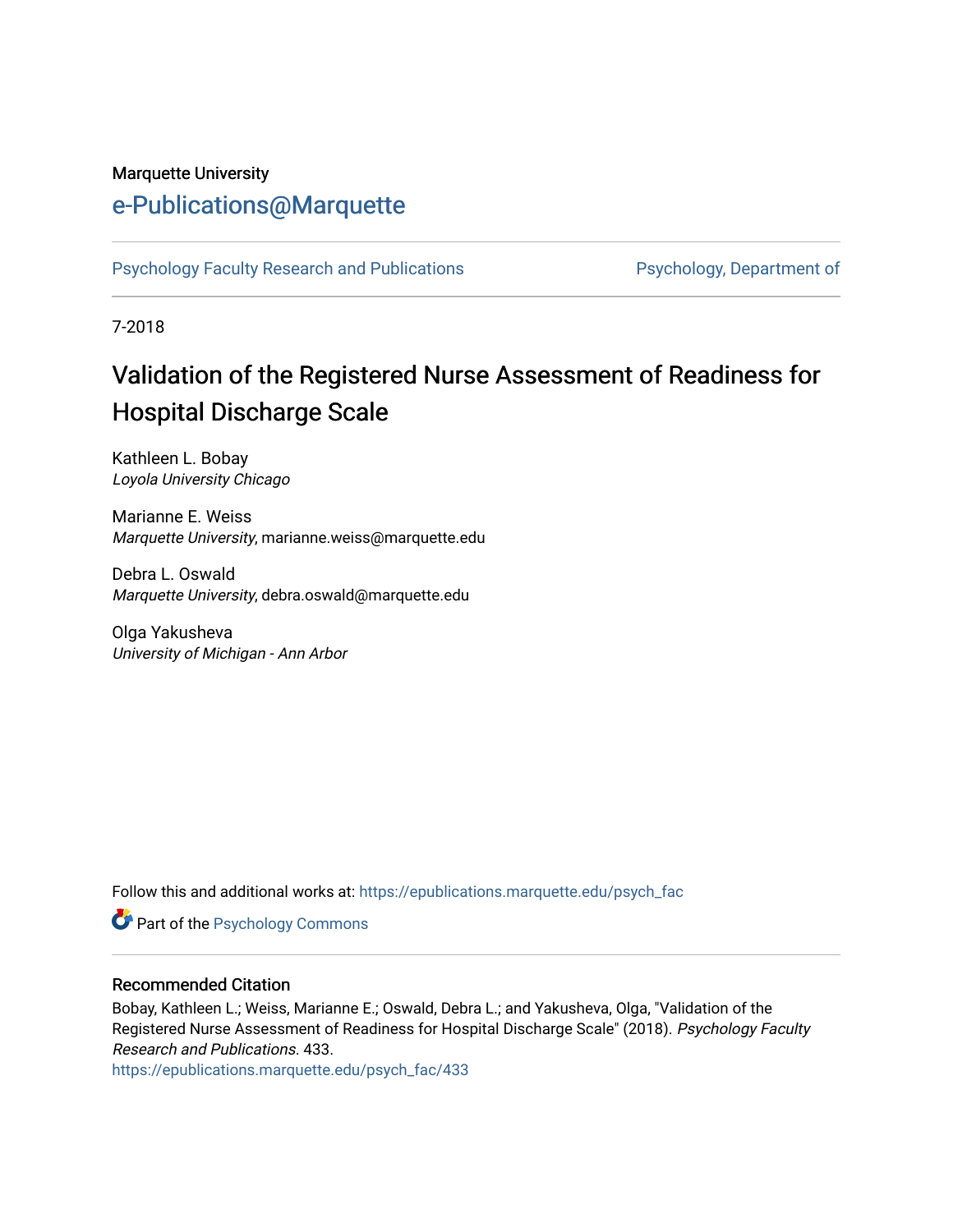**Marquette University**

## **e-Publications@Marquette**

## *Psychology Faculty Research and Publications/College of Arts and Sciences*

*This paper is NOT THE PUBLISHED VERSION;* **but the author's final, peer-reviewed manuscript.** The published version may be accessed by following the link in th citation below.

*Nursing Research*, Vol. 67, No. 4 (July.August 2018): 305-313. [DOI.](http://dx.doi.org/10.1097/NNR.0000000000000293) This article is © Wolters Kluwer Health, Inc and permission has been granted for this version to appear i[n e-Publications@Marquette.](http://epublications.marquette.edu/) Wolters Kluwer Health, Inc does not grant permission for this article to be further copied/distributed or hosted elsewhere without the express permission from Wolters Kluwer Health, Inc.

# Validation of the Registered Nurse Assessment of Readiness for Hospital Discharge Scale

#### **Kathleen L. Bobay**

Marcella Niehoff School of Nursing, Loyola University Chicago, Maywood, Illinois.

#### **Marianne E. Weiss**

Wheaton Franciscan Healthcare St. Joseph/Sister Rosalie Klein Professor of Women's Health Professor, Marquette University School of Nursing, Milwaukee, Wisconsin

#### **Debra Oswald**

Department of Psychology, Marquette University, Milwaukee, Wisconsin.

#### **Olga Yakusheva**

University of Michigan School of Nursing, Ann Arbor.

## Abstract

Background: Statistical models for predicting readmissions have been published for high-risk patient populations but typically focus on patient characteristics; nurse judgment is rarely considered in a formalized way to supplement prediction models.

Objectives: The purpose of this study was to determine psychometric properties of long and short forms of the Registered Nurse Readiness for Hospital Discharge Scale (RN-RHDS), including reliability, factor structure, and predictive validity.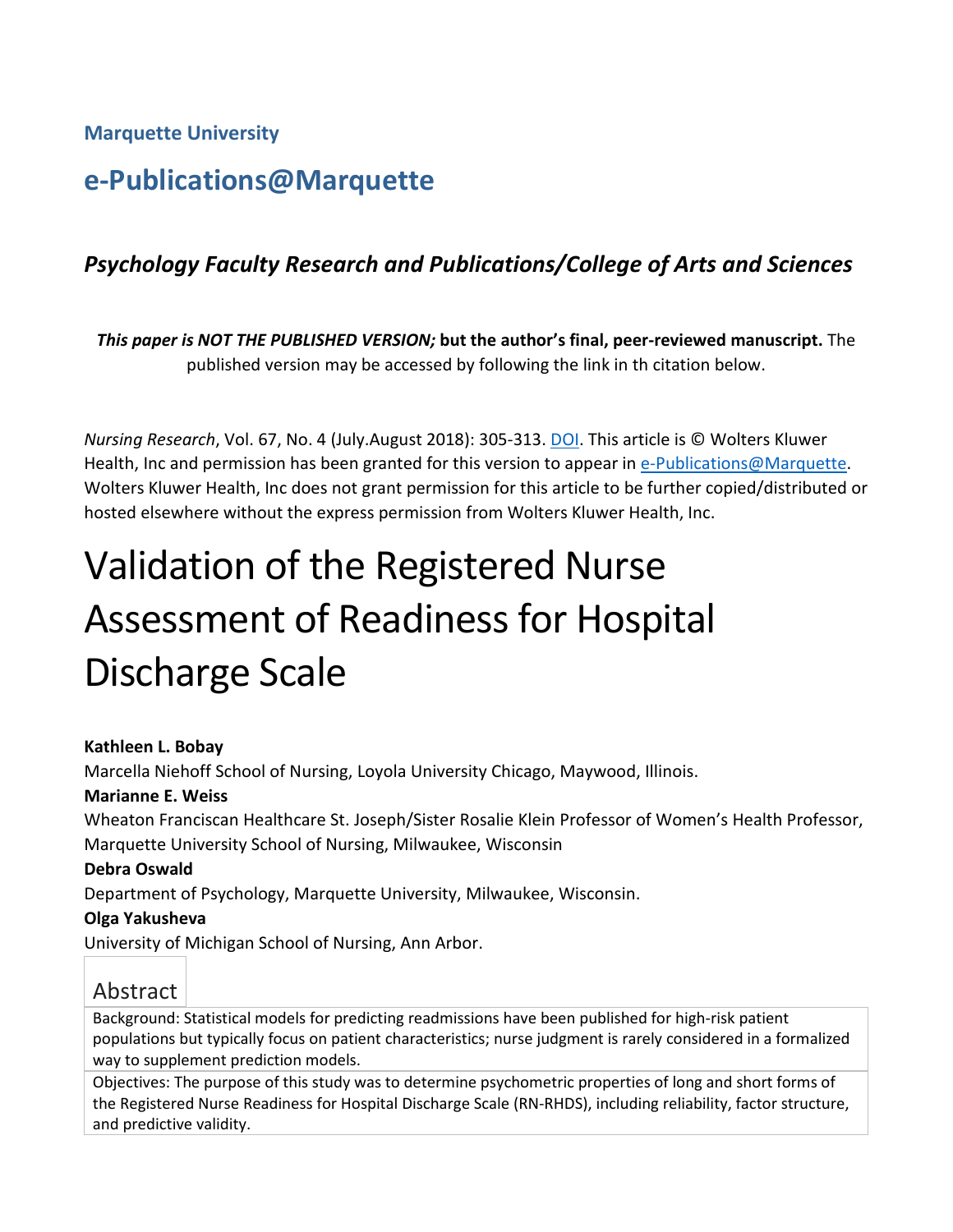[Methods:](http://0-ovidsp.dc2.ovid.com.libus.csd.mu.edu/sp-4.02.1a/ovidweb.cgi?&S=FJHIFPLBKHEBDHHCIPCKEFEHFFGPAA00&Link+Set=S.sh.22.23.28.32%7c6%7csl_10&Counter5=TOC_article%7c00006199-201807000-00006%7cyrovft%7covftdb%7cyrovftt#30) Data were aggregated from two studies conducted at four hospitals in the Midwestern United States. The RN-RHDS was completed within 4 hours before hospital discharge by the discharging nurse. Data on readmissions and emergency department visits within 30 days were extracted from electronic medical records.

[Results:](http://0-ovidsp.dc2.ovid.com.libus.csd.mu.edu/sp-4.02.1a/ovidweb.cgi?&S=FJHIFPLBKHEBDHHCIPCKEFEHFFGPAA00&Link+Set=S.sh.22.23.28.32%7c6%7csl_10&Counter5=TOC_article%7c00006199-201807000-00006%7cyrovft%7covftdb%7cyrovftt#59) The RN-RHDS, both long and short forms, demonstrate acceptable reliability (Cronbach's alphas of .90 and .73, respectively). Confirmatory factor analysis demonstrated less than adequate fit with the same fourfactor structure observed in the patient version. Exploratory factor analysis identified three factors, explaining 60.2% of the variance. When nurses rate patients as less ready to go home (<7 out of 10), patients are 6.4-9.3 times more likely to return to the hospital within 30 days, in adjusted models.

[Discussion:](http://0-ovidsp.dc2.ovid.com.libus.csd.mu.edu/sp-4.02.1a/ovidweb.cgi?&S=FJHIFPLBKHEBDHHCIPCKEFEHFFGPAA00&Link+Set=S.sh.22.23.28.32%7c6%7csl_10&Counter5=TOC_article%7c00006199-201807000-00006%7cyrovft%7covftdb%7cyrovftt#79) The RN-RHDS, long and short forms, can be used to identify medical-surgical patients at risk for potential unplanned return to hospital within 30 days, allowing nurses to use their clinical judgment to implement interventions prior to discharge. Use of the RN-RHDS could enhance current readmission risk prediction models.

Readiness for hospital discharge is a nurse-sensitive outcome of hospital care and an indicator of risk for adverse postdischarge outcomes that can lead to rehospitalization [\(Weiss, Yakusheva, & Bobay, 2011\)](http://0-ovidsp.dc2.ovid.com.libus.csd.mu.edu/sp-4.02.1a/ovidweb.cgi?&S=FJHIFPLBKHEBDHHCIPCKEFEHFFGPAA00&Link+Set=S.sh.22.23.28.32%7c6%7csl_10&Counter5=TOC_article%7c00006199-201807000-00006%7cyrovft%7covftdb%7cyrovftt#116). Acute care registered nurses (RNs) are responsible for the process of preparing of patients for discharge [\(Nosbusch, Weiss,](http://0-ovidsp.dc2.ovid.com.libus.csd.mu.edu/sp-4.02.1a/ovidweb.cgi?&S=FJHIFPLBKHEBDHHCIPCKEFEHFFGPAA00&Link+Set=S.sh.22.23.28.32%7c6%7csl_10&Counter5=TOC_article%7c00006199-201807000-00006%7cyrovft%7covftdb%7cyrovftt#105)  [& Bobay, 2011;](http://0-ovidsp.dc2.ovid.com.libus.csd.mu.edu/sp-4.02.1a/ovidweb.cgi?&S=FJHIFPLBKHEBDHHCIPCKEFEHFFGPAA00&Link+Set=S.sh.22.23.28.32%7c6%7csl_10&Counter5=TOC_article%7c00006199-201807000-00006%7cyrovft%7covftdb%7cyrovftt#105) [Weiss et al., 2015\)](http://0-ovidsp.dc2.ovid.com.libus.csd.mu.edu/sp-4.02.1a/ovidweb.cgi?&S=FJHIFPLBKHEBDHHCIPCKEFEHFFGPAA00&Link+Set=S.sh.22.23.28.32%7c6%7csl_10&Counter5=TOC_article%7c00006199-201807000-00006%7cyrovft%7covftdb%7cyrovftt#109). Typically, nurses assess discharge readiness informally within the context of preparing patients for discharge, but there is not yet an evidence-based method or instrument in routine used to assist clinical nurses in a formal assessment of a patient's readiness for discharge. The purpose of this study was to validate an instrument for nurse (RN) assessment of readiness for hospital discharge.

Improvement in discharge transition care processes to achieve reduction in readmissions has become a priority for many hospitals in response to implementation of discharge quality metrics, such as the Hospital Consumer Assessment of Healthcare Providers and Systems [\(Agency for Healthcare Research and Quality, 2017\)](http://0-ovidsp.dc2.ovid.com.libus.csd.mu.edu/sp-4.02.1a/ovidweb.cgi?&S=FJHIFPLBKHEBDHHCIPCKEFEHFFGPAA00&Link+Set=S.sh.22.23.28.32%7c6%7csl_10&Counter5=TOC_article%7c00006199-201807000-00006%7cyrovft%7covftdb%7cyrovftt#91) and financial penalties for readmissions associated with the Affordable Care Act Hospital Readmissions Reduction Program [\(McIlvennan, Eapen, & Allen, 2015\)](http://0-ovidsp.dc2.ovid.com.libus.csd.mu.edu/sp-4.02.1a/ovidweb.cgi?&S=FJHIFPLBKHEBDHHCIPCKEFEHFFGPAA00&Link+Set=S.sh.22.23.28.32%7c6%7csl_10&Counter5=TOC_article%7c00006199-201807000-00006%7cyrovft%7covftdb%7cyrovftt#102). Available readmission risk assessment tools are based on retrospective analyses of patient demographics and condition-specific parameters [\(Kansagara et al., 2011\)](http://0-ovidsp.dc2.ovid.com.libus.csd.mu.edu/sp-4.02.1a/ovidweb.cgi?&S=FJHIFPLBKHEBDHHCIPCKEFEHFFGPAA00&Link+Set=S.sh.22.23.28.32%7c6%7csl_10&Counter5=TOC_article%7c00006199-201807000-00006%7cyrovft%7covftdb%7cyrovftt#98); none incorporate a systematic assessment of readiness for discharge by the discharging nurse prior to discharge. The Readiness for Hospital Discharge Scale (PT-RHDS) was developed and tested in three patient populations (adult medical-surgical, postpartum mothers, and parents of hospitalized children) to measure patient perception of discharge readiness at the time of discharge from acute care hospitalization [\(Weiss et al.,](http://0-ovidsp.dc2.ovid.com.libus.csd.mu.edu/sp-4.02.1a/ovidweb.cgi?&S=FJHIFPLBKHEBDHHCIPCKEFEHFFGPAA00&Link+Set=S.sh.22.23.28.32%7c6%7csl_10&Counter5=TOC_article%7c00006199-201807000-00006%7cyrovft%7covftdb%7cyrovftt#114)  [2007,](http://0-ovidsp.dc2.ovid.com.libus.csd.mu.edu/sp-4.02.1a/ovidweb.cgi?&S=FJHIFPLBKHEBDHHCIPCKEFEHFFGPAA00&Link+Set=S.sh.22.23.28.32%7c6%7csl_10&Counter5=TOC_article%7c00006199-201807000-00006%7cyrovft%7covftdb%7cyrovftt#114) [2008;](http://0-ovidsp.dc2.ovid.com.libus.csd.mu.edu/sp-4.02.1a/ovidweb.cgi?&S=FJHIFPLBKHEBDHHCIPCKEFEHFFGPAA00&Link+Set=S.sh.22.23.28.32%7c6%7csl_10&Counter5=TOC_article%7c00006199-201807000-00006%7cyrovft%7covftdb%7cyrovftt#112) [Weiss & Lokken, 2009;](http://0-ovidsp.dc2.ovid.com.libus.csd.mu.edu/sp-4.02.1a/ovidweb.cgi?&S=FJHIFPLBKHEBDHHCIPCKEFEHFFGPAA00&Link+Set=S.sh.22.23.28.32%7c6%7csl_10&Counter5=TOC_article%7c00006199-201807000-00006%7cyrovft%7covftdb%7cyrovftt#111) [Weiss & Piacentine, 2006\)](http://0-ovidsp.dc2.ovid.com.libus.csd.mu.edu/sp-4.02.1a/ovidweb.cgi?&S=FJHIFPLBKHEBDHHCIPCKEFEHFFGPAA00&Link+Set=S.sh.22.23.28.32%7c6%7csl_10&Counter5=TOC_article%7c00006199-201807000-00006%7cyrovft%7covftdb%7cyrovftt#113). Psychometric testing of the 21-item PT-RHDS supported reliability and validity of the scale when used with these patient populations [\(Weiss et al., 2011;](http://0-ovidsp.dc2.ovid.com.libus.csd.mu.edu/sp-4.02.1a/ovidweb.cgi?&S=FJHIFPLBKHEBDHHCIPCKEFEHFFGPAA00&Link+Set=S.sh.22.23.28.32%7c6%7csl_10&Counter5=TOC_article%7c00006199-201807000-00006%7cyrovft%7covftdb%7cyrovftt#116) Weiss [& Piacentine, 2006\)](http://0-ovidsp.dc2.ovid.com.libus.csd.mu.edu/sp-4.02.1a/ovidweb.cgi?&S=FJHIFPLBKHEBDHHCIPCKEFEHFFGPAA00&Link+Set=S.sh.22.23.28.32%7c6%7csl_10&Counter5=TOC_article%7c00006199-201807000-00006%7cyrovft%7covftdb%7cyrovftt#113). Cronbach's alpha reliability estimates ranged from .83 to .93 for the total scale and .65 to .93 for the subscales. Confirmatory factor analysis (CFA) validated the a priori theoretical structure of the scale [\(Weiss et al., 2011;](http://0-ovidsp.dc2.ovid.com.libus.csd.mu.edu/sp-4.02.1a/ovidweb.cgi?&S=FJHIFPLBKHEBDHHCIPCKEFEHFFGPAA00&Link+Set=S.sh.22.23.28.32%7c6%7csl_10&Counter5=TOC_article%7c00006199-201807000-00006%7cyrovft%7covftdb%7cyrovftt#116) [Weiss & Piacentine, 2006\)](http://0-ovidsp.dc2.ovid.com.libus.csd.mu.edu/sp-4.02.1a/ovidweb.cgi?&S=FJHIFPLBKHEBDHHCIPCKEFEHFFGPAA00&Link+Set=S.sh.22.23.28.32%7c6%7csl_10&Counter5=TOC_article%7c00006199-201807000-00006%7cyrovft%7covftdb%7cyrovftt#113). Predictive validity testing with adult medical-surgical patients indicated that, when patients assess that they are not ready for discharge, they are more likely to experience difficulties during the postdischarge period and have unplanned emergency department (ED) visits or readmissions within 30 days after discharge [\(Weiss et al., 2007,](http://0-ovidsp.dc2.ovid.com.libus.csd.mu.edu/sp-4.02.1a/ovidweb.cgi?&S=FJHIFPLBKHEBDHHCIPCKEFEHFFGPAA00&Link+Set=S.sh.22.23.28.32%7c6%7csl_10&Counter5=TOC_article%7c00006199-201807000-00006%7cyrovft%7covftdb%7cyrovftt#114) [2011\)](http://0-ovidsp.dc2.ovid.com.libus.csd.mu.edu/sp-4.02.1a/ovidweb.cgi?&S=FJHIFPLBKHEBDHHCIPCKEFEHFFGPAA00&Link+Set=S.sh.22.23.28.32%7c6%7csl_10&Counter5=TOC_article%7c00006199-201807000-00006%7cyrovft%7covftdb%7cyrovftt#116).

The items of the PT-RHDS were reworded to reflect the nurse as assessor to form a nurse assessment tool (RN-RHDS). In subsequent testing with a small sample of 162 nurse-patient pairs, the RN-RHDS, but not the PT-RHDS, was found to be associated with readmission [\(Weiss, Yakusheva, & Bobay, 2010\)](http://0-ovidsp.dc2.ovid.com.libus.csd.mu.edu/sp-4.02.1a/ovidweb.cgi?&S=FJHIFPLBKHEBDHHCIPCKEFEHFFGPAA00&Link+Set=S.sh.22.23.28.32%7c6%7csl_10&Counter5=TOC_article%7c00006199-201807000-00006%7cyrovft%7covftdb%7cyrovftt#115). Scores on a short form of the RN-RHDS (a parallel form of an eight-item PT-RHDS short form [PT-RHDS/SF]) was also predictive of readmission in a sample of 254 nurse-patient pairs [\(Weiss, Costa, Yakusheva, & Bobay, 2014\)](http://0-ovidsp.dc2.ovid.com.libus.csd.mu.edu/sp-4.02.1a/ovidweb.cgi?&S=FJHIFPLBKHEBDHHCIPCKEFEHFFGPAA00&Link+Set=S.sh.22.23.28.32%7c6%7csl_10&Counter5=TOC_article%7c00006199-201807000-00006%7cyrovft%7covftdb%7cyrovftt#110).

Although predictive associations of the RN-RHDS long form and short form have been evident in previous studies [\(Weiss et al., 2010,](http://0-ovidsp.dc2.ovid.com.libus.csd.mu.edu/sp-4.02.1a/ovidweb.cgi?&S=FJHIFPLBKHEBDHHCIPCKEFEHFFGPAA00&Link+Set=S.sh.22.23.28.32%7c6%7csl_10&Counter5=TOC_article%7c00006199-201807000-00006%7cyrovft%7covftdb%7cyrovftt#115) [2014\)](http://0-ovidsp.dc2.ovid.com.libus.csd.mu.edu/sp-4.02.1a/ovidweb.cgi?&S=FJHIFPLBKHEBDHHCIPCKEFEHFFGPAA00&Link+Set=S.sh.22.23.28.32%7c6%7csl_10&Counter5=TOC_article%7c00006199-201807000-00006%7cyrovft%7covftdb%7cyrovftt#110), construct validity has yet to be evaluated. Items of the RHDS scales were originally developed from content derived from literature sources and input from clinical nurse experts, with content validation by patients. The underlying factor structure was identified through factor analysis of patient-reported data on the PT-RHDS form (*Weiss & Piacentine, 2006*). However, nurses may organize their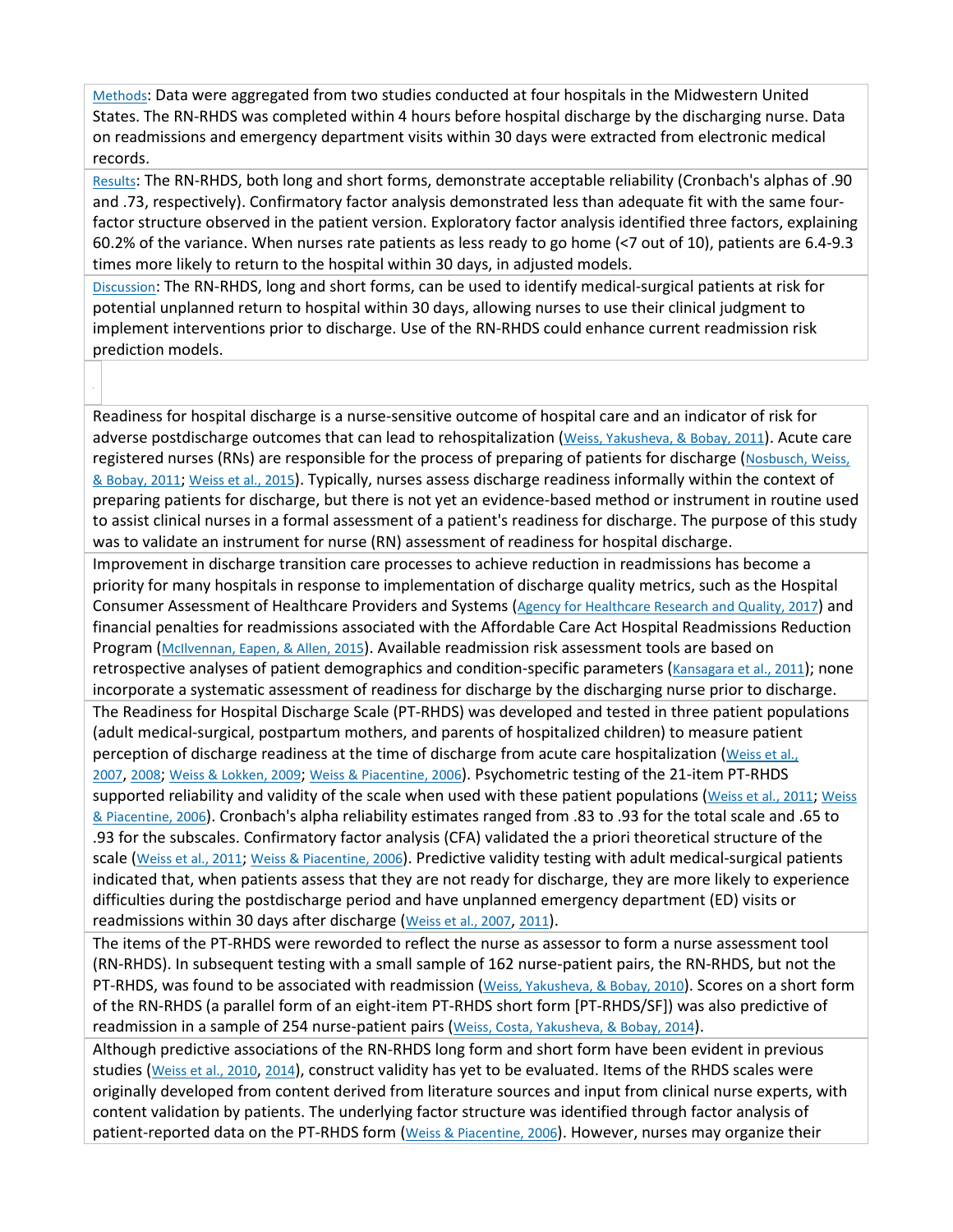thinking about discharge readiness differently than patients, producing a different factor structure for the nurse version of the scale. The aims of this secondary analysis are to evaluate the psychometric properties of the long form and short form of the RN-RHDS, including reliability, factor structure, and predictive validity; determine concordance between parallel patient self-report and nurse assessment versions of the RHDS; and examine the utility of the RN-RHDS and a short form of the RN-RHDS (RN-RHDS/SF) as indicators of risk for return to the hospital for readmission or ED visits following discharge. Refinement of the RN-RHDS and validation of a short form based on analysis of the scale structure will provide a structured tool for clinical measurement by nurses of patients' readiness for discharge. The availability of a valid tool of a length suitable for use in practice settings and for integration into electronic health records will contribute to improved discharge transition efforts and readmission reduction.

## METHODS

#### Study Design

The study was situated within a conceptualization of hospital discharge as a transitional process, derived from Transitions Theory [\(Meleis, Sawyer, Im, Hilfinger Messias, & Schumacher, 2000\)](http://0-ovidsp.dc2.ovid.com.libus.csd.mu.edu/sp-4.02.1a/ovidweb.cgi?&S=FJHIFPLBKHEBDHHCIPCKEFEHFFGPAA00&Link+Set=S.sh.22.23.28.32%7c6%7csl_10&Counter5=TOC_article%7c00006199-201807000-00006%7cyrovft%7covftdb%7cyrovftt#103) and [Donabedian's \(1966\)](http://0-ovidsp.dc2.ovid.com.libus.csd.mu.edu/sp-4.02.1a/ovidweb.cgi?&S=FJHIFPLBKHEBDHHCIPCKEFEHFFGPAA00&Link+Set=S.sh.22.23.28.32%7c6%7csl_10&Counter5=TOC_article%7c00006199-201807000-00006%7cyrovft%7covftdb%7cyrovftt#95) Quality Model, that begins during hospital discharge preparation, has a transition point on the day of discharge, and is followed by a postdischarge period. Readiness for discharge is an outcome measure of the discharge preparation phase and an indicator of potential risks for coping difficulties and return to hospital during the postdischarge period [\(Weiss et al., 2015\)](http://0-ovidsp.dc2.ovid.com.libus.csd.mu.edu/sp-4.02.1a/ovidweb.cgi?&S=FJHIFPLBKHEBDHHCIPCKEFEHFFGPAA00&Link+Set=S.sh.22.23.28.32%7c6%7csl_10&Counter5=TOC_article%7c00006199-201807000-00006%7cyrovft%7covftdb%7cyrovftt#109).

The design of this psychometric analysis of the RN-RHDS, a measure for nurse assessment of discharge readiness on the day of hospital discharge, included five sequential steps:

1. Test the adequacy of the a priori factor structure of the RN-RHDS that was derived from the factor structure

of the patient form of the RHDS using a CFA.

2. Explore possible alternative factor structures that may be unique to the RN-RHDS using exploratory factor analysis.

3. Evaluate the factor structure of RN-RHDS/SF.

4. Estimate the reliability of the RN-RHDS and RN-RHDS/SF.

5. Determine the concordance between RHDS assessments by the nurse using RN-RHDS and patient selfreport using the PT-RHDS.

6. Determine the predictive validity of the RN-RHDS and RN-RHDS/SF for return to hospital within 30 days postdischarge.

#### Sample and Setting

The sampling target for this study was 300 RN-RHDS assessments for an adequate sample for factor analysis [\(Comrey & Lee, 1992\)](http://0-ovidsp.dc2.ovid.com.libus.csd.mu.edu/sp-4.02.1a/ovidweb.cgi?&S=FJHIFPLBKHEBDHHCIPCKEFEHFFGPAA00&Link+Set=S.sh.22.23.28.32%7c6%7csl_10&Counter5=TOC_article%7c00006199-201807000-00006%7cyrovft%7covftdb%7cyrovftt#94). Participating nurses and patients were recruited from 16 medical-surgical nursing units in four hospitals within a health system in the Midwestern United States from April to August 2008 for the Sample 1 and from the six of the same medical-surgical units in one of the hospitals from August 2012 to September 2013 for Sample 2. Data were collected from patients and their discharging nurses on the day of discharge for both studies and by electronic data extraction of patient characteristics and postutilization data from hospital information systems.

Three hundred sixteen matched RN-patient pairs were included in this sample; 162 matched pairs were from a prior study (Sample 1; [Weiss et al., 2010\)](http://0-ovidsp.dc2.ovid.com.libus.csd.mu.edu/sp-4.02.1a/ovidweb.cgi?&S=FJHIFPLBKHEBDHHCIPCKEFEHFFGPAA00&Link+Set=S.sh.22.23.28.32%7c6%7csl_10&Counter5=TOC_article%7c00006199-201807000-00006%7cyrovft%7covftdb%7cyrovftt#115), and an additional 154 matched pairs (Sample 2) were collected at a later date to achieve the sampling target. Both studies were approved by university and hospital institutional review boards who approved a patient consent form for patients and an informational statement as the consent format for the nurse survey forms used for the study. Sample inclusion criteria were English- or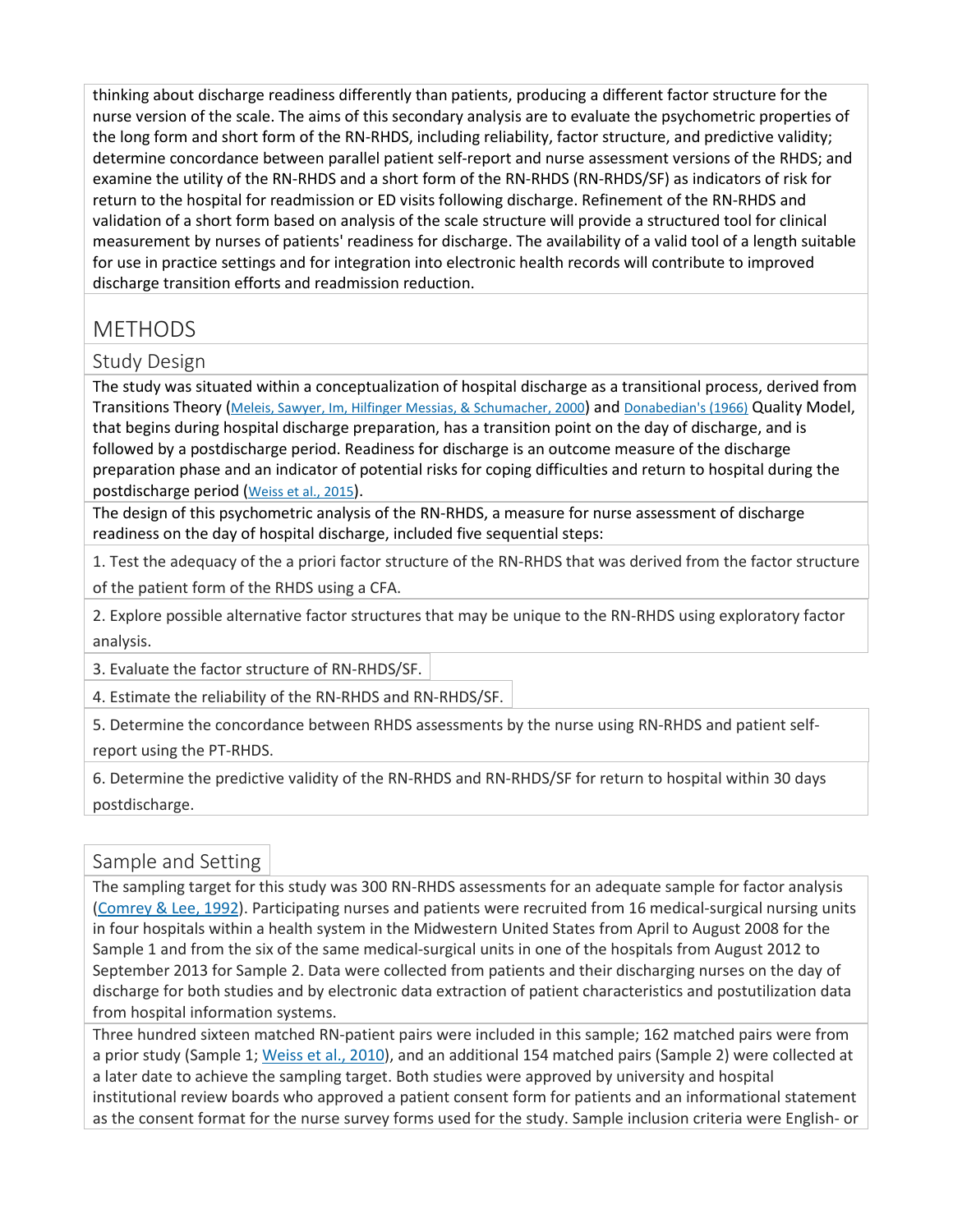Spanish-speaking patients, at least 18 years old, discharged to home without home hospice services. Nurses were approached for voluntary participation if their patients being discharged had agreed to participate. There were 132 unique nurses who participated in Sample 1 and 66 unique nurses who participated in Sample 2.

#### Instruments and Measures

The RN-RHDS was developed as a parallel measure of the PT-RHDS [\(Weiss & Piacentine, 2006\)](http://0-ovidsp.dc2.ovid.com.libus.csd.mu.edu/sp-4.02.1a/ovidweb.cgi?&S=FJHIFPLBKHEBDHHCIPCKEFEHFFGPAA00&Link+Set=S.sh.22.23.28.32%7c6%7csl_10&Counter5=TOC_article%7c00006199-201807000-00006%7cyrovft%7covftdb%7cyrovftt#113) to record nurse assessment of hospitalized patients' readiness for discharge by modifying the wording of items from patientfocused to nurse-focused questions. An example is, "How well will you [patient form]/your patient [nurse form] be able to handle the demands of life at home?" For both the RN-RHDS and the PT-RHDS, there are four subscales:

\* Personal Status,

\* Knowledge,

\* Coping Ability, and

\* Expected Support.

*Personal Status* refers to how the patient feels physically and emotionally on the day of discharge and includes items related to how much pain or discomfort they are having and their strength and energy levels. *Knowledge* relates to specific information the patient will need to self-manage personal and medical care needs, including possible complications, restrictions, and plan for follow-up. *Coping Ability* refers to the patient's perception of ability to handle self-care, perform any treatments, or deal with demands of life at home. *Expected Support* subscale measures whether the patient will have help with medical care or household activities after discharge [\(Weiss & Piacentine, 2006\)](http://0-ovidsp.dc2.ovid.com.libus.csd.mu.edu/sp-4.02.1a/ovidweb.cgi?&S=FJHIFPLBKHEBDHHCIPCKEFEHFFGPAA00&Link+Set=S.sh.22.23.28.32%7c6%7csl_10&Counter5=TOC_article%7c00006199-201807000-00006%7cyrovft%7covftdb%7cyrovftt#113). The RN-RHDS consists of 21 items measured on a 0-10 Likert scale, with higher scores indicating greater readiness. Scores are calculated and reported as mean of item scores, with a range of 0-10. The RN-RHDS is administered on the day of discharge.

The eight-item RN-RHDS/SF is a parallel form of the PT-RHDS/SF, which uses the two items from each subscale with the highest item-subscale correlations [\(Weiss et al., 2014\)](http://0-ovidsp.dc2.ovid.com.libus.csd.mu.edu/sp-4.02.1a/ovidweb.cgi?&S=FJHIFPLBKHEBDHHCIPCKEFEHFFGPAA00&Link+Set=S.sh.22.23.28.32%7c6%7csl_10&Counter5=TOC_article%7c00006199-201807000-00006%7cyrovft%7covftdb%7cyrovftt#110). Initial testing of the RN-RHDS in 162 adult medical-surgical patients (Sample 1) produced a Cronbach's alpha reliability estimate of .90 for the long form [\(Weiss et al., 2010\)](http://0-ovidsp.dc2.ovid.com.libus.csd.mu.edu/sp-4.02.1a/ovidweb.cgi?&S=FJHIFPLBKHEBDHHCIPCKEFEHFFGPAA00&Link+Set=S.sh.22.23.28.32%7c6%7csl_10&Counter5=TOC_article%7c00006199-201807000-00006%7cyrovft%7covftdb%7cyrovftt#115) and .83 for the short form version [\(Weiss et al., 2014\)](http://0-ovidsp.dc2.ovid.com.libus.csd.mu.edu/sp-4.02.1a/ovidweb.cgi?&S=FJHIFPLBKHEBDHHCIPCKEFEHFFGPAA00&Link+Set=S.sh.22.23.28.32%7c6%7csl_10&Counter5=TOC_article%7c00006199-201807000-00006%7cyrovft%7covftdb%7cyrovftt#110).

The outcome variables, readmissions and nonadmitted ED visits within 30 days postdischarge, were extracted from electronic information systems through queries across the four study hospitals within the same health system. Readmissions and ED visit occurrences for any reason were counted if they occurred in any of the study hospitals. Readmissions not specifically related to the reason for the acute care hospitalization may reflect a general postdischarge syndrome characterized by the sequelae of hospitalization, including physiological and psychological stresses of hospitalization that result in physiological impairments and depletion of reserves needed for recovery and defense against adverse events [\(Krumholz, 2013\)](http://0-ovidsp.dc2.ovid.com.libus.csd.mu.edu/sp-4.02.1a/ovidweb.cgi?&S=FJHIFPLBKHEBDHHCIPCKEFEHFFGPAA00&Link+Set=S.sh.22.23.28.32%7c6%7csl_10&Counter5=TOC_article%7c00006199-201807000-00006%7cyrovft%7covftdb%7cyrovftt#100). Because of few ED visits without concurrent readmission, the readmissions and ED visits were recoded into a single dichotomous variable, with 0 = *no return to hospital* and 1 = *one or more returns to hospital via ED visit or readmission*. Nurse and patient descriptive data were collected to compare first and second sample characteristics. RN descriptive data included years of experience as an RN and level of education-which were self-reported by the nurse at the end of the RN-RHDS form. Patient descriptive data included age in years, gender, ethnicity (Hispanic), lives alone, socioeconomic status [\(Hollingshead, 1975\)](http://0-ovidsp.dc2.ovid.com.libus.csd.mu.edu/sp-4.02.1a/ovidweb.cgi?&S=FJHIFPLBKHEBDHHCIPCKEFEHFFGPAA00&Link+Set=S.sh.22.23.28.32%7c6%7csl_10&Counter5=TOC_article%7c00006199-201807000-00006%7cyrovft%7covftdb%7cyrovftt#96), and diagnosis categorized as Major Diagnostic Category [\(Centers for Medicare and Medicaid Services, 2017\)](http://0-ovidsp.dc2.ovid.com.libus.csd.mu.edu/sp-4.02.1a/ovidweb.cgi?&S=FJHIFPLBKHEBDHHCIPCKEFEHFFGPAA00&Link+Set=S.sh.22.23.28.32%7c6%7csl_10&Counter5=TOC_article%7c00006199-201807000-00006%7cyrovft%7covftdb%7cyrovftt#93).

#### Procedures

Approval for the study was obtained from the health system and university institutional review boards. Trained research assistants approached the nurses and patients for participation and obtained informed consent. Nurses completed the RN-RHDS within 4 hours before the patient's discharge from the acute care hospital.

Data Analysis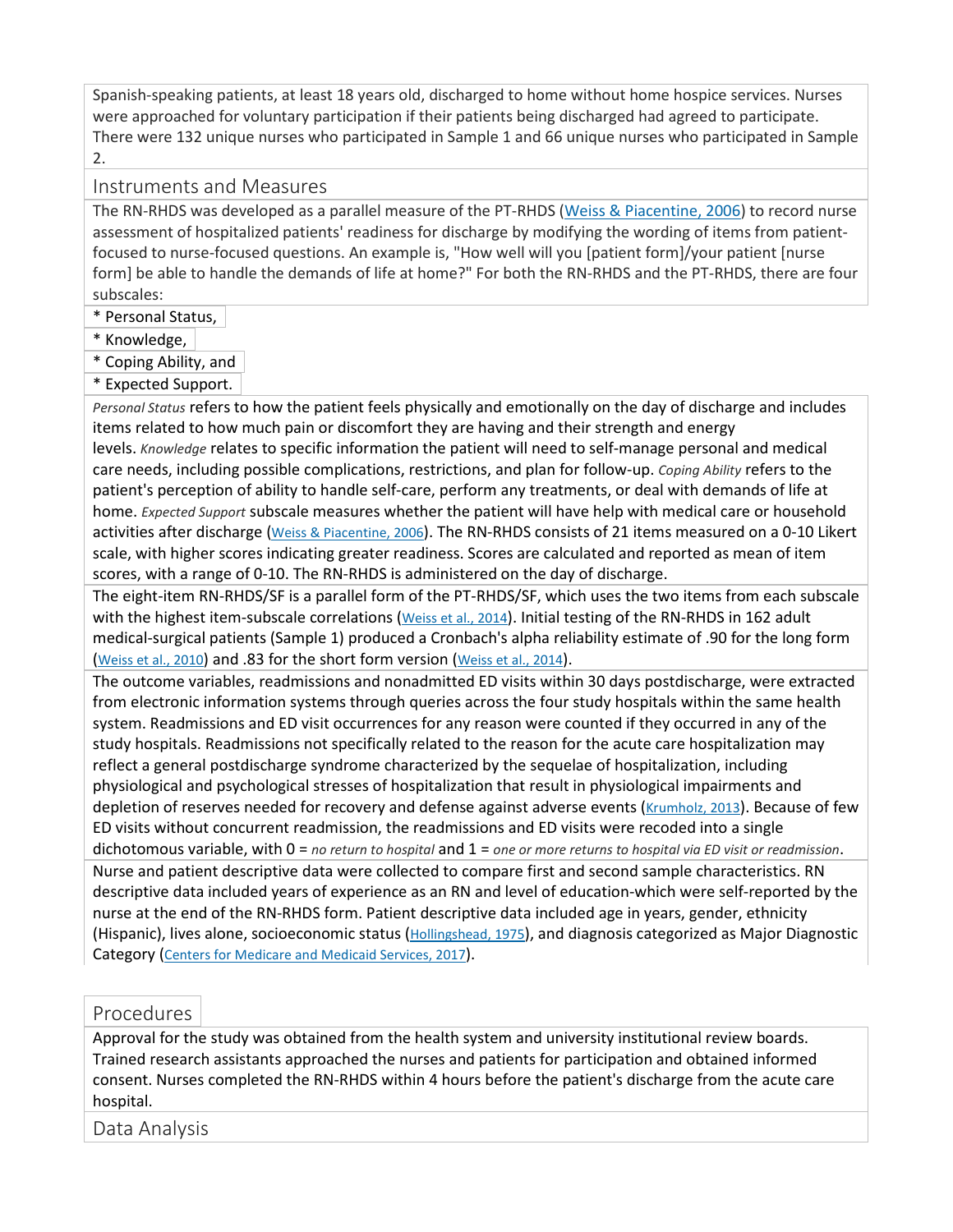Descriptive statistics were calculated for RN and patient characteristics. Samples 1 and 2 were compared for similarity. *T* tests were used for nurse and patient characteristics, which were continuous measures; chisquare tests were used for categorical variables. A CFA of the RN-RHDS was used to evaluate the a priori structure derived from the PT-RHDS, and subsequently, exploratory factor analysis was used to identify alternative factor solutions. Concordance between the RN-RHDS and the PT-RHDS was calculated using correlation and cross-tabulation. Predictive validity was evaluated with logistic regression models using the RN-RHDS as the predictor variable and return to hospital within 30 days as the outcome variable, using age, gender, ethnicity, and lives alone, with Major Diagnostic Category and unit fixed effects. Similar procedures were used for analysis of a short form version of the RHDS (SPSS, version 24, Chicago, IL).

| Characteristic                           | Sample $1(n = 162)$ | Sample 2 ( $n = 154$ ) | р    |
|------------------------------------------|---------------------|------------------------|------|
| Patient age, mean (SD)                   | 58.7(17.1)          | 62.4(14.3)             | .00. |
| Lives alone, n (%)                       | 37 (22.8)           | 62(26.1)               | .02  |
| Hispanic, n (%)                          | 16(9.9)             | 32 (20.8)              | .00  |
| Sex: male, n (%)                         | 73 (47.7)           | 50(50.7)               |      |
| Return to hospital, n (%) total          | 27(16.7)            | 55 (18.7)              | .05  |
| Readmission                              | 17(10.5)            | 47 (16.0)              |      |
| Emergency department without readmission | 10(6.2)             | 8(2.7)                 |      |
| Registered nurse characteristics         |                     |                        |      |
| Years of experience, mean (SD)           | 7.3(9.4)            | 7.4(8.7)               |      |
| Nurse education, n (%)                   |                     |                        | .00  |
| Diploma/associate degree                 | 56 (34.6)           | 21(8.8)                |      |
| Bachelor's degree                        | 98 (60.5)           | 95 (39.9)              |      |
| Graduate degree                          | 5(3.1)              | 32(13.4)               |      |
| <b>Missing</b>                           | 3(1.9)              | 90 (37.8)              |      |

**TABLE 1** Registered Nurse and Patient Characteristics (*N* = 316 Nurse–Patient Pairs)

|                                                                                           | <b>SEP 10</b>               | and the first<br>. | p.<br>m    |
|-------------------------------------------------------------------------------------------|-----------------------------|--------------------|------------|
| . Freeze                                                                                  | <b>STATE OF</b><br>MARCA DI | 12月20日             | in.        |
| Lives plane, in (%)                                                                       | 37,0748                     |                    | m B<br>ar. |
| <b>The Co</b><br><b>COLOR</b>                                                             | <b>STORY</b>                | 32 DC 93           | 22         |
| Telecomplete or Photo                                                                     | 23142.75                    | SE (SUP)           |            |
| <b><i>SERVICES</i></b><br><b>STERNE</b>                                                   | 27 DK 71                    | <b>CAT</b>         |            |
| <b>STATE OF STATE OF STATE</b><br><b>The Color</b>                                        | <b>ALCOHOL:</b>             | <b>AT DAVA</b>     |            |
| the control of the control                                                                |                             | n,                 |            |
| <b>STATE OF THE CONTRACTOR</b><br>_____                                                   |                             |                    |            |
| the company's the company's state<br>________                                             | 3388                        | スル出力               |            |
| <b>ANGELES ATTO</b><br>the control of the control of the con-                             |                             |                    | ×.         |
| and the control of the control of the control of<br><b>Contract of</b><br>_______________ |                             | A.E.               |            |
| <b>CONTRACTOR</b><br>The Control of the Control of                                        | a.                          | a.                 |            |
| Graduate degree                                                                           | 90 U                        |                    |            |
| ---<br><b>CONTRACT</b>                                                                    | $1 - 10$<br>_____           |                    |            |

## RESULTS

[Table 1](http://0-ovidsp.dc2.ovid.com.libus.csd.mu.edu/sp-4.02.1a/ovidweb.cgi?&S=FJHIFPLBKHEBDHHCIPCKEFEHFFGPAA00&Link+Set=S.sh.22.23.28.32%7c6%7csl_10&Counter5=TOC_article%7c00006199-201807000-00006%7cyrovft%7covftdb%7cyrovftt#TT1) shows the sample demographics. In comparing Samples 1 and 2, which were from different years but the same settings, Sample 2 patients were significantly older (58.7 vs. 62.4, *p* = .00), more likely to live alone (22.8 vs. 26.1, *p* = .02), more likely to be Hispanic (9.9 vs. 20.8, *p* = .00), and more likely to return to the hospital (16.7 vs. 18.7, *p* = .05). The samples were combined for the analyses.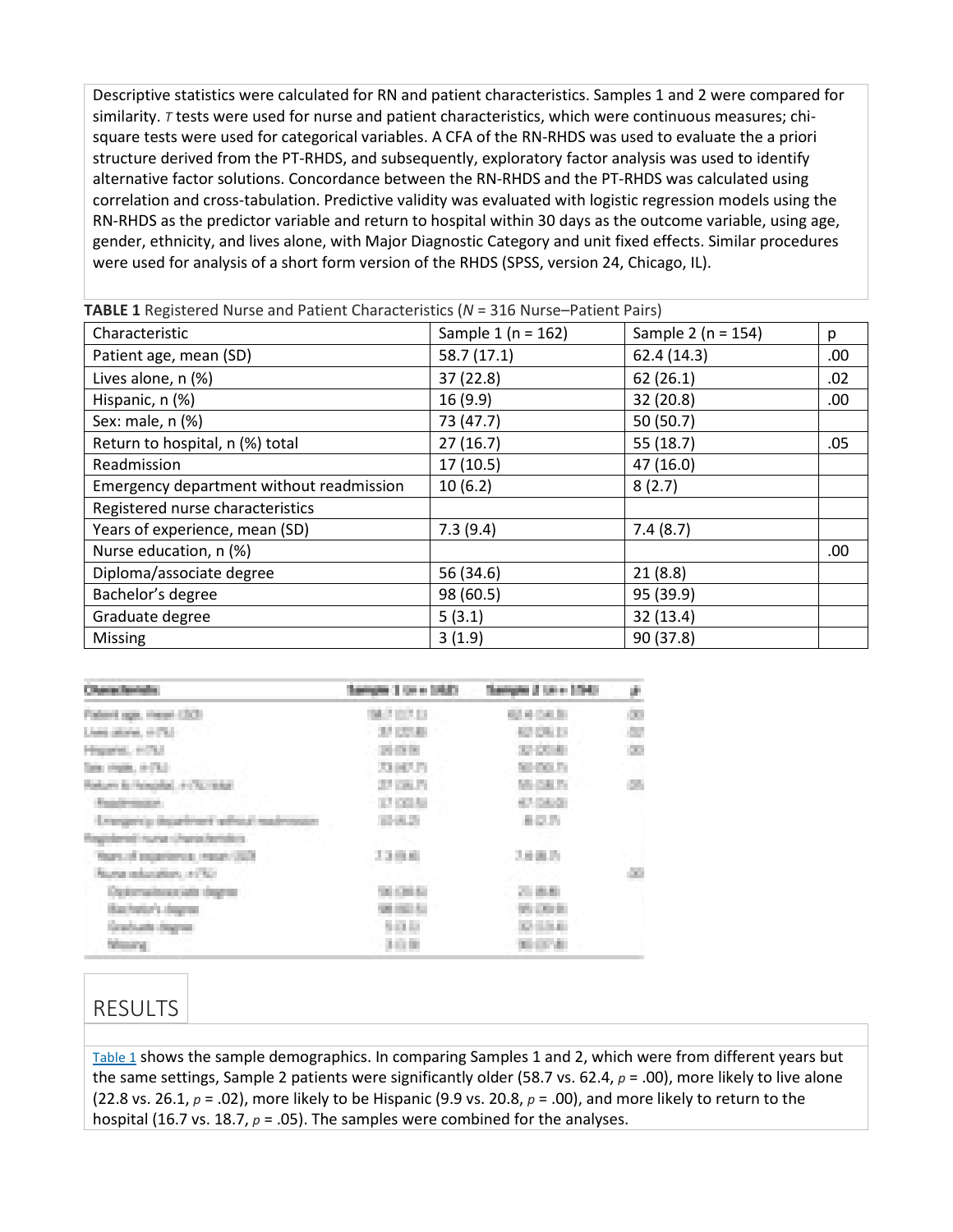#### RN-RHDS

Mean item scores on the 21-item RN-RHDS ranged from 7.9 to 9.2 on a 10-point Likert scale. For the total scale, Cronbach's alpha was .90. Interitem correlations ranged from .34 to .78, and there were no corrected item-total correlations of less than .3, indicating that the items were measuring related content domains.

Subscale characteristics were evaluated through Pearson *r* interitem correlations and Cronbach's alpha coefficients. The average Pearson *r* interitem correlations for each of the subscales are as follows: Personal status subscale average was .48 (range .27-.78), Knowledge subscale average was .60 (range .35-.84), Coping Ability subscale average was .73 (range .69-.76), and Expected Support subscale average was .61 (range .41- .80). Cronbach's alpha was assessed for each of the subscales and ranged from .78 for the Personal Status subscale to .92 for the Knowledge subscale, indicating adequate reliability.

#### CFA of the Long-Form RN-RHDS

A CFA using AMOS 22 (Chicago, IL) was conducted to test the fit of the RN-RHDS data to the a priori structure of the PT-RHDS. The model was specified with four latent variables representing the four subscales linked to their respective observed variables (items). The latent variables were allowed to correlate. For identification purposes, the path of one measured variable for each latent variable was set to 1 [\(Arbuckle & Wothke, 1999\)](http://0-ovidsp.dc2.ovid.com.libus.csd.mu.edu/sp-4.02.1a/ovidweb.cgi?&S=FJHIFPLBKHEBDHHCIPCKEFEHFFGPAA00&Link+Set=S.sh.22.23.28.32%7c6%7csl_10&Counter5=TOC_article%7c00006199-201807000-00006%7cyrovft%7covftdb%7cyrovftt#92). Missing values were replaced with substitution of subject-specific mean from the related subscale if less than 20% are missing. In interpreting the model, we examined [chi]<sup>2</sup>, root mean square error of approximation (RMSEA), and overall fit index. Because the  $[chi]^2$  is influenced by the sample size, we also looked at the  $[chi]^2$  to degrees of freedom ratio, where it has been suggested that a ratio of less than either 2:1 or 3:1 indicates an acceptable fit [\(Arbuckle & Wothke, 1999;](http://0-ovidsp.dc2.ovid.com.libus.csd.mu.edu/sp-4.02.1a/ovidweb.cgi?&S=FJHIFPLBKHEBDHHCIPCKEFEHFFGPAA00&Link+Set=S.sh.22.23.28.32%7c6%7csl_10&Counter5=TOC_article%7c00006199-201807000-00006%7cyrovft%7covftdb%7cyrovftt#92) [Ullman, 1996\)](http://0-ovidsp.dc2.ovid.com.libus.csd.mu.edu/sp-4.02.1a/ovidweb.cgi?&S=FJHIFPLBKHEBDHHCIPCKEFEHFFGPAA00&Link+Set=S.sh.22.23.28.32%7c6%7csl_10&Counter5=TOC_article%7c00006199-201807000-00006%7cyrovft%7covftdb%7cyrovftt#108), although others suggest that less than 5:1 ratio may represent an acceptable fit [\(Kline, 2004\)](http://0-ovidsp.dc2.ovid.com.libus.csd.mu.edu/sp-4.02.1a/ovidweb.cgi?&S=FJHIFPLBKHEBDHHCIPCKEFEHFFGPAA00&Link+Set=S.sh.22.23.28.32%7c6%7csl_10&Counter5=TOC_article%7c00006199-201807000-00006%7cyrovft%7covftdb%7cyrovftt#99). We considered the following general "guidelines" that an RMSEA of less than .05 indicates a "good fit" and an RMSEA of less than .08 indicates an "acceptable fit" [\(McDonald & Ho, 2002\)](http://0-ovidsp.dc2.ovid.com.libus.csd.mu.edu/sp-4.02.1a/ovidweb.cgi?&S=FJHIFPLBKHEBDHHCIPCKEFEHFFGPAA00&Link+Set=S.sh.22.23.28.32%7c6%7csl_10&Counter5=TOC_article%7c00006199-201807000-00006%7cyrovft%7covftdb%7cyrovftt#101), although [Hu and Bentler \(1999\)](http://0-ovidsp.dc2.ovid.com.libus.csd.mu.edu/sp-4.02.1a/ovidweb.cgi?&S=FJHIFPLBKHEBDHHCIPCKEFEHFFGPAA00&Link+Set=S.sh.22.23.28.32%7c6%7csl_10&Counter5=TOC_article%7c00006199-201807000-00006%7cyrovft%7covftdb%7cyrovftt#97) suggest .06 for a "good fit." Goodness of fit indices (such as comparative fit index [CFI]) should generally be larger than .90 [\(Hu & Bentler, 1999;](http://0-ovidsp.dc2.ovid.com.libus.csd.mu.edu/sp-4.02.1a/ovidweb.cgi?&S=FJHIFPLBKHEBDHHCIPCKEFEHFFGPAA00&Link+Set=S.sh.22.23.28.32%7c6%7csl_10&Counter5=TOC_article%7c00006199-201807000-00006%7cyrovft%7covftdb%7cyrovftt#97) [McDonald & Ho, 2002\)](http://0-ovidsp.dc2.ovid.com.libus.csd.mu.edu/sp-4.02.1a/ovidweb.cgi?&S=FJHIFPLBKHEBDHHCIPCKEFEHFFGPAA00&Link+Set=S.sh.22.23.28.32%7c6%7csl_10&Counter5=TOC_article%7c00006199-201807000-00006%7cyrovft%7covftdb%7cyrovftt#101). The model resulted in a [chi]<sup>2</sup>(183) = 805.37,  $p < .01$ , [chi]<sup>2</sup>/df ratio = 4.40, CFI = .87, and RMSEA = .10, with a 90% confidence interval of [.097, .111]. All of the items had statistically significant parameters on the a priori designated factor,  $p < .01$  (see [Table 2\)](http://0-ovidsp.dc2.ovid.com.libus.csd.mu.edu/sp-4.02.1a/ovidweb.cgi?&S=FJHIFPLBKHEBDHHCIPCKEFEHFFGPAA00&Link+Set=S.sh.22.23.28.32%7c6%7csl_10&Counter5=TOC_article%7c00006199-201807000-00006%7cyrovft%7covftdb%7cyrovftt#TT2), indicating that the items were situated onto the correct factors, with the exception of a single item (physical ability to care for self after discharge), which loaded on Factor 2 (Knowledge) rather than on Factor 1 (Personal Status; [Weiss & Piacentine, 2006\)](http://0-ovidsp.dc2.ovid.com.libus.csd.mu.edu/sp-4.02.1a/ovidweb.cgi?&S=FJHIFPLBKHEBDHHCIPCKEFEHFFGPAA00&Link+Set=S.sh.22.23.28.32%7c6%7csl_10&Counter5=TOC_article%7c00006199-201807000-00006%7cyrovft%7covftdb%7cyrovftt#113). Correlations between factors ranged from .11 to .85 [\(Table 2\)](http://0-ovidsp.dc2.ovid.com.libus.csd.mu.edu/sp-4.02.1a/ovidweb.cgi?&S=FJHIFPLBKHEBDHHCIPCKEFEHFFGPAA00&Link+Set=S.sh.22.23.28.32%7c6%7csl_10&Counter5=TOC_article%7c00006199-201807000-00006%7cyrovft%7covftdb%7cyrovftt#TT2); Personal Status correlated with Knowledge at *r* = .51 and Coping Ability at *r* = .58. Knowledge and Coping Ability were highly correlated at *r* >= .80, and Expected Support had low correlations with all other factors of less than *r* = .30. Because the chi-square to degrees of freedom ratio and the RMSEA were slightly higher than ideal, the analysis progressed to exploratory factor analysis to identify a possible alternative underlying structure.

|                                       | Eurofensatery standardized astimates |                          |                                                                | antiques.   |                         |            |  |
|---------------------------------------|--------------------------------------|--------------------------|----------------------------------------------------------------|-------------|-------------------------|------------|--|
| Subscriptions (attribute)             |                                      |                          | Factor & Ractor & Factor & Ractor & Ractor & Ractor & Ractor & |             |                         |            |  |
| Plenyonar Stalius                     |                                      |                          |                                                                |             |                         |            |  |
| BNI (drawably metal)                  | 188                                  |                          |                                                                |             | IB.                     |            |  |
| RPG Supraths prided?                  | J.                                   |                          |                                                                |             |                         |            |  |
| BNS (palant's divergible)             | 186                                  |                          |                                                                |             |                         | SB.        |  |
| What justere's analysis?              | 180                                  |                          |                                                                |             |                         | ii)        |  |
| RPATI (astrollicity) (assigl)         | <b>AT</b>                            |                          |                                                                |             | ÷                       |            |  |
| <b>Bindi personal senitari</b>        |                                      | m                        |                                                                |             | p.                      |            |  |
| <b>KNOWMERS</b>                       |                                      |                          |                                                                |             |                         |            |  |
| RAC Lore for and                      |                                      | m                        |                                                                |             | 町                       |            |  |
| ENE personal basis:                   |                                      | m                        |                                                                |             | 浙                       |            |  |
| <b>Birds (made at needs)</b>          |                                      | $\mathbb{R}$             |                                                                |             | ii)                     |            |  |
| <b>Bit Magaziners</b> *               |                                      | 46                       |                                                                |             | 岸                       |            |  |
| <b>RACI rate is cult.</b>             |                                      | <b>ARC</b>               |                                                                |             | 36                      |            |  |
| RNCT (emperators)?                    |                                      | $\overline{\mathcal{N}}$ |                                                                |             | 序                       |            |  |
| <b>Biblich Stewarts: bod!</b>         |                                      | $\overline{\mathbf{a}}$  |                                                                |             | P.                      |            |  |
| RFGS bandles & Hamatoric              |                                      | æ                        |                                                                |             | $\overline{\mathbf{z}}$ |            |  |
| Courses Atlanta                       |                                      |                          |                                                                |             |                         |            |  |
| <b>Bhild Ingolls demander</b>         |                                      |                          | m.                                                             |             | m                       |            |  |
| <b>BROB: painonal cand?</b>           |                                      |                          | in.                                                            |             | $-100$                  |            |  |
| <b>Billian Chevrolet Breaktheater</b> |                                      |                          | an.                                                            |             | 图                       |            |  |
| Galacter/Support                      |                                      |                          |                                                                |             |                         |            |  |
| RPCB percharge napport                |                                      |                          |                                                                | w           |                         | 柵          |  |
| <b>Bride has add percent care?</b>    |                                      |                          |                                                                | ×.          |                         | 周          |  |
| <b>BROD Engly with households</b>     |                                      |                          |                                                                | <b>INFO</b> |                         | m          |  |
| RNCL Date with medical needs?         |                                      |                          |                                                                | m.          |                         | 191        |  |
| Ranker Garmanhorn                     |                                      |                          |                                                                |             |                         |            |  |
| Factor 21                             |                                      | <b>SHI</b>               |                                                                |             | B.                      |            |  |
| Pactor 81                             |                                      | 58                       | <b>IN</b>                                                      |             | m                       | <b>ART</b> |  |
| Farm 6                                |                                      | m                        | <b>JR</b>                                                      | D.          |                         |            |  |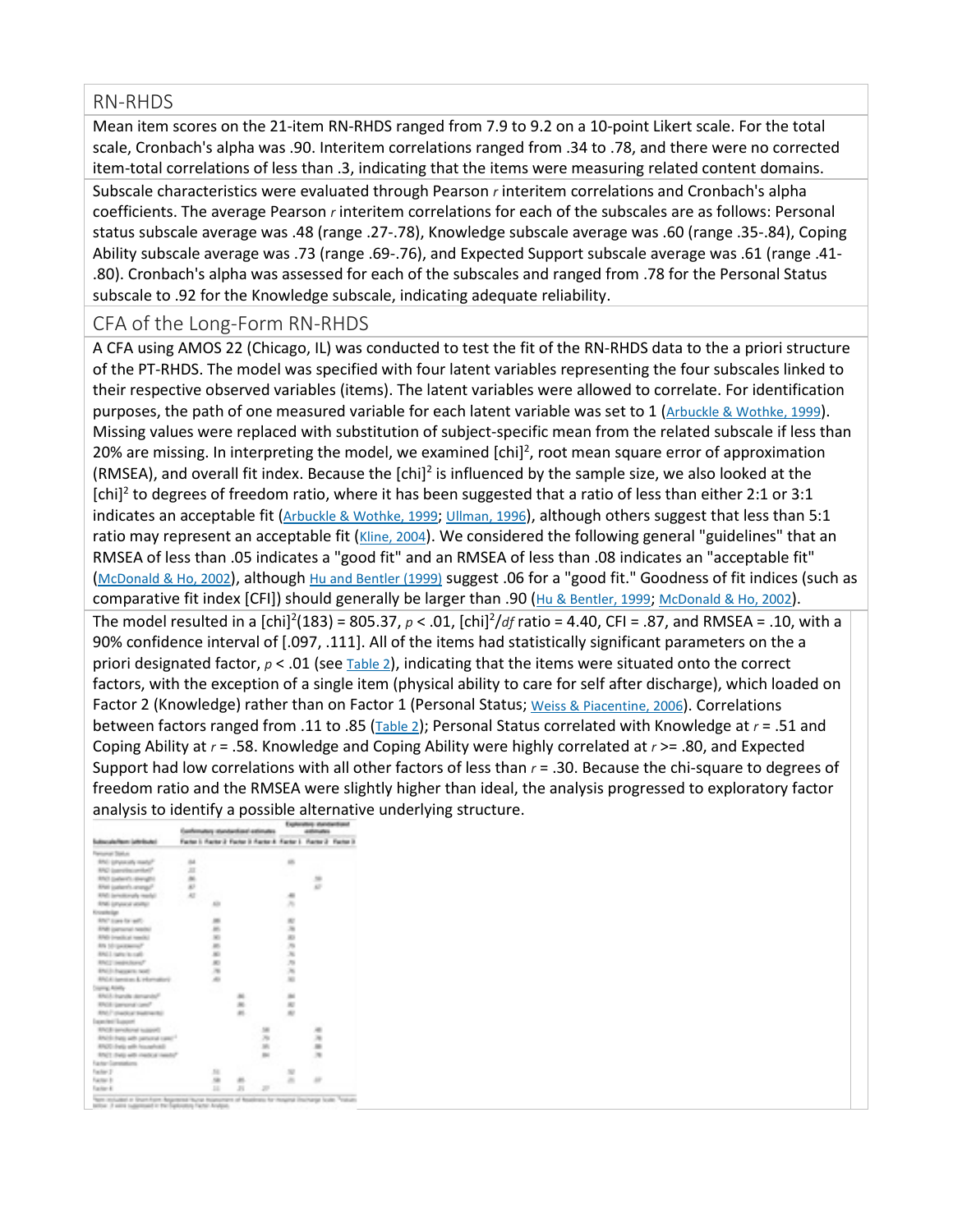TABLE 2. Factor Loadings and Intercorrelations for Confirmatory and Exploratory Analysis of Long-Form Readiness for Hospital Discharge Scale

|                                     | Confirmatory           |                |        |        | Exploratory  |        |        |
|-------------------------------------|------------------------|----------------|--------|--------|--------------|--------|--------|
|                                     | standardized estimates |                |        |        | standardized |        |        |
|                                     |                        |                |        |        | estimates    |        |        |
| Subscale/item                       | Factor 1               | Factor         | Factor | Factor | Factor 1     | Factor | Factor |
| (attribute)                         |                        | $\overline{2}$ | 3      | 4      |              | 2      | 3      |
| <b>Personal Status</b>              |                        |                |        |        | .65          |        |        |
| RN1 (physically ready) <sup>a</sup> | .64                    |                |        |        |              |        |        |
| RN2 (pain/discomfort) <sup>b</sup>  | .22                    |                |        |        |              |        |        |
| RN3 (patient's strength)            | .86                    |                |        |        |              | .59    |        |
| RN4 (patient's energy) <sup>a</sup> | .87                    |                |        |        |              | .67    |        |
| RN5 (emotionally ready)             | .42                    |                |        |        | .48          |        |        |
| RN6 (physical ability)              |                        | .63            |        |        | .71          |        |        |
| Knowledge                           |                        |                |        |        |              |        |        |
| RN7 (care for self)                 |                        | .88            |        |        | .82          |        |        |
| RN8 (personal needs)                |                        | .85            |        |        | .78          |        |        |
| RN9 (medical needs)                 |                        | .90            |        |        | .83          |        |        |
| RN 10 (problems) <sup>a</sup>       |                        | .85            |        |        | .79          |        |        |
| RN11 (who to call)                  |                        | .80            |        |        | .76          |        |        |
| RN12 (restrictions)a                |                        | .80            |        |        | .79          |        |        |
| RN13 (happens next)                 |                        | .78            |        |        | .76          |        |        |
| RN14 (services &                    |                        | .49            |        |        | .50          |        |        |
| information)                        |                        |                |        |        |              |        |        |
| <b>Coping Ability</b>               |                        |                |        |        |              |        |        |
| RN15 (handle                        |                        |                | .86    |        | .84          |        |        |
| demands)a                           |                        |                |        |        |              |        |        |
| RN16 (personal care)a               |                        |                | .86    |        | .82          |        |        |
| RN17 (medical                       |                        |                | .85    |        | .82          |        |        |
| treatments)                         |                        |                |        |        |              |        |        |
| <b>Expected Support</b>             |                        |                |        |        |              |        |        |
| RN18 (emotional                     |                        |                |        | .58    |              | .48    |        |
| support)                            |                        |                |        |        |              |        |        |
| RN19 (help with                     |                        |                |        | .79    |              | .78    |        |
| personal care) <sup>a</sup>         |                        |                |        |        |              |        |        |
| RN20 (help with                     |                        |                |        | .95    |              | .88    |        |
| household)                          |                        |                |        |        |              |        |        |
| RN21 (help with medical             |                        |                |        | .84    |              | .78    |        |
| needs) <sup>a</sup>                 |                        |                |        |        |              |        |        |
| <b>Factor Correlations</b>          |                        |                |        |        |              |        |        |
| Factor 2                            | .51                    |                |        |        | .52          |        |        |
| Factor 3                            | .58                    | .85            |        |        | .21          | .07    |        |
| Factor 4                            | .11                    | .21            | .27    |        |              |        |        |

<sup>a</sup>ltem included in Short-Form Registered Nurse Assessment of Readiness for Hospital Discharge Scale. <sup>b</sup>Values below .3 were suppressed in the Exploratory Factor Analysis.

Exploratory Factor Analysis of Long-Form RN-RHDS

The 21 items of the RN-RHDS long form were subjected to principal axis factoring with varimax rotation (allowing correlation among factors; [Tabachnick & Fidell, 2001\)](http://0-ovidsp.dc2.ovid.com.libus.csd.mu.edu/sp-4.02.1a/ovidweb.cgi?&S=FJHIFPLBKHEBDHHCIPCKEFEHFFGPAA00&Link+Set=S.sh.22.23.28.32%7c6%7csl_10&Counter5=TOC_article%7c00006199-201807000-00006%7cyrovft%7covftdb%7cyrovftt#107) using SPSS Version 22 (Chicago, IL). Cross-loading values below .3 were suppressed. Adequacy of the sample was supported by the Kaiser-Meyer-Olkin values of .92, exceeding the recommended value of .6 [\(Pallant, 2013\)](http://0-ovidsp.dc2.ovid.com.libus.csd.mu.edu/sp-4.02.1a/ovidweb.cgi?&S=FJHIFPLBKHEBDHHCIPCKEFEHFFGPAA00&Link+Set=S.sh.22.23.28.32%7c6%7csl_10&Counter5=TOC_article%7c00006199-201807000-00006%7cyrovft%7covftdb%7cyrovftt#106), and Bartlett's Test of Sphericity was significant at .00, supporting the factorability of the RN-RHDS.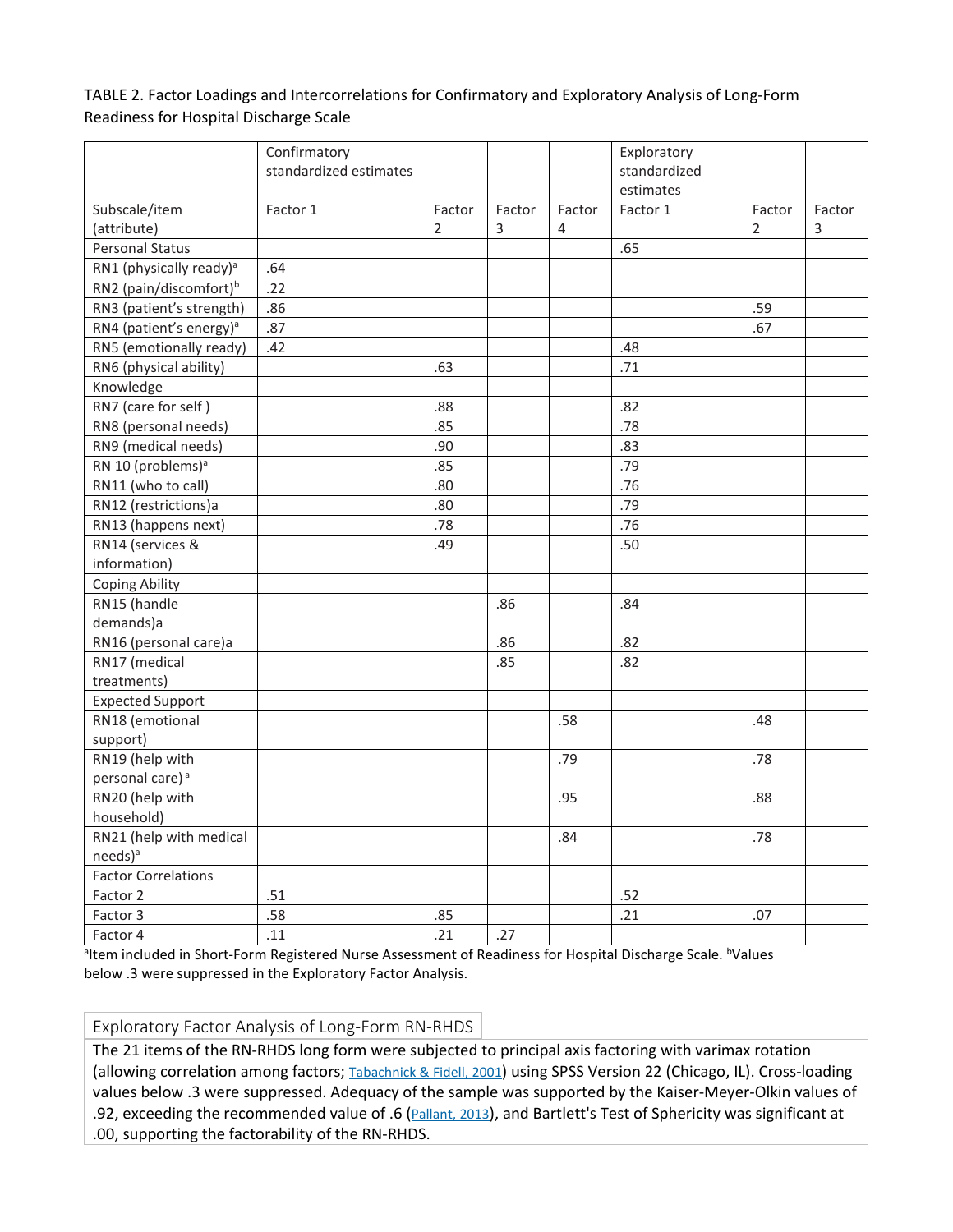Factoring revealed the presence of three components with eigenvalues exceeding 1, explaining 41.5%, 11.7%, and 6.9% of the variance, respectively [\(Table 2\)](http://0-ovidsp.dc2.ovid.com.libus.csd.mu.edu/sp-4.02.1a/ovidweb.cgi?&S=FJHIFPLBKHEBDHHCIPCKEFEHFFGPAA00&Link+Set=S.sh.22.23.28.32%7c6%7csl_10&Counter5=TOC_article%7c00006199-201807000-00006%7cyrovft%7covftdb%7cyrovftt#TT2). There were no cross-loadings once values below .3 were suppressed. The rotated solution demonstrated three components with strong loadings and explained 60.2% of variance within the scale. Factor 1 included items from the Personal Status, Knowledge, and Coping Ability subscales in the a priori structure. Two items from the Personal Status subscale loaded together on a Factor 2 these items, strength and energy, were highly correlated (*r* = .78), and Factor 2 was correlated with Factor 1 at *r* = .52. Factor 3 included all items from the a priori Expected Support subscale. The resulting structure captures the interrelatedness of Personal Status, Knowledge, and Coping Ability and Expected Support as a dimension with low correlation to other factors reflecting what also emerged in the prior CFA analysis.

### RN-RHDS Short Form

Given the similarities in factor structure from CFA of RN-RHDS in this analysis and CFA of PT-RHDS in a prior study [\(Weiss &](http://0-ovidsp.dc2.ovid.com.libus.csd.mu.edu/sp-4.02.1a/ovidweb.cgi?&S=FJHIFPLBKHEBDHHCIPCKEFEHFFGPAA00&Link+Set=S.sh.22.23.28.32%7c6%7csl_10&Counter5=TOC_article%7c00006199-201807000-00006%7cyrovft%7covftdb%7cyrovftt#113)  [Piacentine, 2006\)](http://0-ovidsp.dc2.ovid.com.libus.csd.mu.edu/sp-4.02.1a/ovidweb.cgi?&S=FJHIFPLBKHEBDHHCIPCKEFEHFFGPAA00&Link+Set=S.sh.22.23.28.32%7c6%7csl_10&Counter5=TOC_article%7c00006199-201807000-00006%7cyrovft%7covftdb%7cyrovftt#113), we moved forward with testing RN-RHDS/SF. The same two items from each of the four original subscales used in the PT-RHDS/SF were used for the eight-item RN-RHDS/SF (the eight items are noted in [Table 2\)](http://0-ovidsp.dc2.ovid.com.libus.csd.mu.edu/sp-4.02.1a/ovidweb.cgi?&S=FJHIFPLBKHEBDHHCIPCKEFEHFFGPAA00&Link+Set=S.sh.22.23.28.32%7c6%7csl_10&Counter5=TOC_article%7c00006199-201807000-00006%7cyrovft%7covftdb%7cyrovftt#TT2). As with the original PT-RHDS, the eight items used in the RN-RHDS/SF had high item-to-subscale correlations (*r* = .73-.90) in the RN-RHDS long form analysis. The Pearson correlation between the RN-RHDS long and short forms was .96, and the RN-RHDS/SF explained 95% of the variance in the longer form scores.

Mean scores on the RN-RHDS/SF ranged from 7.9 to 8.9 on the 0- to 10-point Likert scale. Internal consistency was examined using Cronbach's alpha coefficient, which was .73. The mean short form interitem correlations ranged from .32 to .70. As there are fewer than 10 items on the RN-RHDS/SF, it is recommended that particular attention be paid to the mean interitem correlation [\(Pallant, 2013\)](http://0-ovidsp.dc2.ovid.com.libus.csd.mu.edu/sp-4.02.1a/ovidweb.cgi?&S=FJHIFPLBKHEBDHHCIPCKEFEHFFGPAA00&Link+Set=S.sh.22.23.28.32%7c6%7csl_10&Counter5=TOC_article%7c00006199-201807000-00006%7cyrovft%7covftdb%7cyrovftt#106). No corrected item-total correlations were below .43.

Principal axis factoring was conducted on the eight items of the RN-RHDS short form using SPSS Version 24 (Chicago, IL). Inspection of the correlation matrix showed seven out of eight (87.5%) coefficients of .3 and above, and none were in a negative direction. The Kaiser-Meyer-Olkin value was .79, and Bartlett's Test of Sphericity was .00 (*p* = .000), supporting factorability of the short form.

The rotated solution demonstrated two clear components, both with strong factor loading values and eigenvalues greater than 1, explaining 41.4% and 16.0% of the variance, respectively. The scree plot revealed a clear break after two components. Personal Status, Knowledge, and Coping Ability questions loaded onto one factor, and the two Expected Support questions loaded on the second factor. The two factors were correlated at .21, suggesting that they are measuring different dimensions of readiness.

#### Concordance With PT-RHDS

Correlation between RN and patient versions was .11 (*p* = .06) for the long forms and .12 (*p* = .04) for the short forms. Using a previously established cutoff score for low readiness of less than 7 [\(Weiss et al., 2014\)](http://0-ovidsp.dc2.ovid.com.libus.csd.mu.edu/sp-4.02.1a/ovidweb.cgi?&S=FJHIFPLBKHEBDHHCIPCKEFEHFFGPAA00&Link+Set=S.sh.22.23.28.32%7c6%7csl_10&Counter5=TOC_article%7c00006199-201807000-00006%7cyrovft%7covftdb%7cyrovftt#110), concordance between nurse and patient scores was 80.2% (235/293) agreement on being ready (>=7), 2.0% (6/293) agreement on low readiness (<7), and 17.7% (52/293) disagreement between nurse and patient. These findings indicate that, although most patients are ready for discharge as measured by parallel nurse assessment and patient self-report, in nearly one fifth of cases, nurses and patients disagree on readiness for discharge.

#### Positive Predictive Validity

Positive predictive validity was estimated for both the long and short versions of the RN-RHDS using return to hospital (occurrence of readmission and/or ED visit) within 30 days postdischarge as the outcome variable. All models included controls for patient characteristics (gender, age, socioeconomic status, ethnicity, lives alone, and socioeconomic status), which were associated with variation in readmission rates in previous studies [\(Kansagara et al., 2011;](http://0-ovidsp.dc2.ovid.com.libus.csd.mu.edu/sp-4.02.1a/ovidweb.cgi?&S=FJHIFPLBKHEBDHHCIPCKEFEHFFGPAA00&Link+Set=S.sh.22.23.28.32%7c6%7csl_10&Counter5=TOC_article%7c00006199-201807000-00006%7cyrovft%7covftdb%7cyrovftt#98) [Weiss et al., 2010, 2011,](http://0-ovidsp.dc2.ovid.com.libus.csd.mu.edu/sp-4.02.1a/ovidweb.cgi?&S=FJHIFPLBKHEBDHHCIPCKEFEHFFGPAA00&Link+Set=S.sh.22.23.28.32%7c6%7csl_10&Counter5=TOC_article%7c00006199-201807000-00006%7cyrovft%7covftdb%7cyrovftt#115) [2014\)](http://0-ovidsp.dc2.ovid.com.libus.csd.mu.edu/sp-4.02.1a/ovidweb.cgi?&S=FJHIFPLBKHEBDHHCIPCKEFEHFFGPAA00&Link+Set=S.sh.22.23.28.32%7c6%7csl_10&Counter5=TOC_article%7c00006199-201807000-00006%7cyrovft%7covftdb%7cyrovftt#110), with fixed effects for discharge unit and clustering for nurses. The models were first estimated using the mean item scores for the long and short forms. Then the mean items scores on both forms were dichotomized using less than 7 as a cutoff score for low discharge readiness, based on prior analysis by the research team [\(Weiss et al., 2014\)](http://0-ovidsp.dc2.ovid.com.libus.csd.mu.edu/sp-4.02.1a/ovidweb.cgi?&S=FJHIFPLBKHEBDHHCIPCKEFEHFFGPAA00&Link+Set=S.sh.22.23.28.32%7c6%7csl_10&Counter5=TOC_article%7c00006199-201807000-00006%7cyrovft%7covftdb%7cyrovftt#110). The models for mean and dichotomized scores were run unadjusted with no patient characteristics and adjusted with patient characteristics added. Results are presented in [Table 3.](http://0-ovidsp.dc2.ovid.com.libus.csd.mu.edu/sp-4.02.1a/ovidweb.cgi?&S=FJHIFPLBKHEBDHHCIPCKEFEHFFGPAA00&Link+Set=S.sh.22.23.28.32%7c6%7csl_10&Counter5=TOC_article%7c00006199-201807000-00006%7cyrovft%7covftdb%7cyrovftt#TT3) Overall, the RN-RHDS long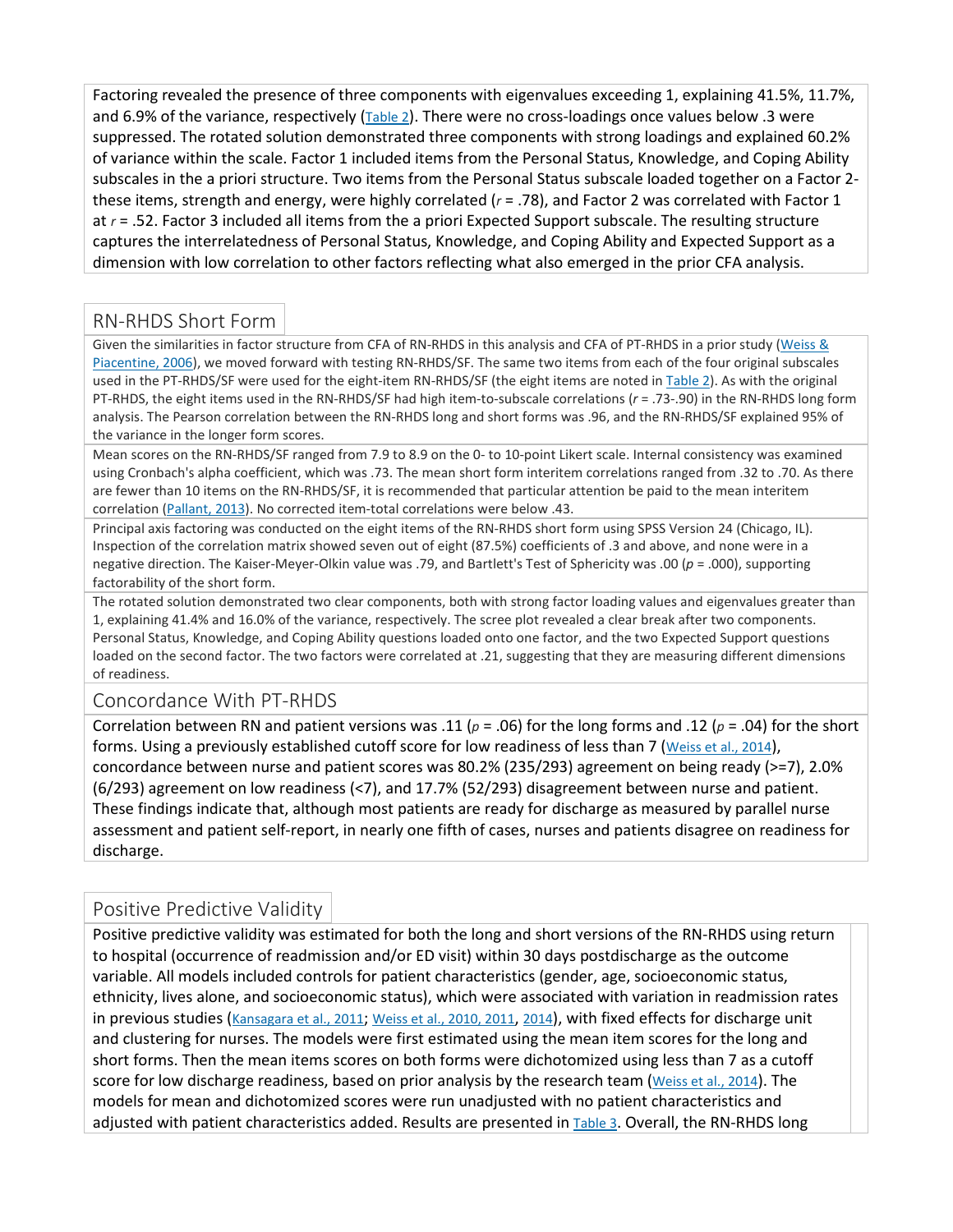form was slightly more predictive than the short form (odds ratio [*OR*] = 3.34 vs. *OR* = 2.93 in the unadjusted models and *OR* = 9.31 vs. *OR* = 6.36 in the adjusted models, respectively). The results indicate that including the patient characteristics in the models improves predictive validity, but unadjusted, as in the clinical practice situation, RN-RHDS was still associated with subsequent return to the hospital.

|                           |                                                  | 3.34 *** | 5.51 ***     |
|---------------------------|--------------------------------------------------|----------|--------------|
| Considered approval class |                                                  |          | 2.04°        |
|                           |                                                  |          | <b>SAFT</b>  |
| program and company of    |                                                  | Jugar-   | 6.00 -       |
| and the company's state.  | <b>Start College</b>                             |          | <b>Nov.</b>  |
|                           | <b>College Control Statement of</b><br>The story |          | <b>Allen</b> |
| control contribution with | A-Min                                            |          |              |

hach for your was himmy Dagmash. Calegories, 4th-6405; a happened blow homest<br>scharge book "gran ett, ""gran (in ""gran 2011.

## TABLE 3. Positive Predictive Validity: Odds Ratios for 30 Days Return to Hospital, N = 293

|                                       |                            | Unadjusted models<br>Adjusted models* |           |
|---------------------------------------|----------------------------|---------------------------------------|-----------|
| RN-RHDS mean <7 (long [21-item] form) | $Sex = male$               | $3.34***$                             | $9.31***$ |
| Control variables                     |                            |                                       | $2.24*$   |
|                                       | Race = White, non-Hispanic |                                       | $0.24**$  |
| RN-RHDS mean <7 (short [8-item] form) |                            | $2.93**$                              | $6.36***$ |
| Control variables                     | $Sex = male$               |                                       | $2.25*$   |
|                                       | Race = White, non-Hispanic |                                       | $0.24**$  |

Note. The table includes control variables with p < .05. The following variables were included in all adjustedmodels: age, gender, ethnicity (Hispanic), lives alone, socioeconomic status (Hollingshead Four-Factor Index of Social Status), and fixed effects for unit and Major Diagnostic Categories. RN-RHDS = Registered Nurse Assessment of Readiness for Hospital Discharge Scale.  $*p < .05$ .  $**p < .01$ .  $***p < .001$ .

## **DISCUSSION**

The structural characteristics of the RN-RHDS 21-item long form are similar to what has been reported previously with the PT-RHDS [\(Weiss & Piacentine, 2006\)](http://0-ovidsp.dc2.ovid.com.libus.csd.mu.edu/sp-4.02.1a/ovidweb.cgi?&S=FJHIFPLBKHEBDHHCIPCKEFEHFFGPAA00&Link+Set=S.sh.22.23.28.32%7c6%7csl_10&Counter5=TOC_article%7c00006199-201807000-00006%7cyrovft%7covftdb%7cyrovftt#113) and remain consistent with the theoretical constructs in the literature. When some of the fit statistics of the four-factor structure were slightly above recommended guidelines, the structure of the exploratory factor analysis revealed a coalescence of three of the four factors (Personal Status, Knowledge, Coping Ability) from the original scale. These factors are correlated indicating their reciprocal influence on each other. The exploratory factor analysis solution did not present an improvement over the original structure in terms of delineating the dimensions important to discharge readiness. In the analyses of both long and short forms, Expected Support is weakly related to the other subscale factors and perhaps should be considered as a separate but related concept.

The reliability of the long-form RN-RHDS is similar to previously reported PT-RHDS [\(Weiss et al., 2010\)](http://0-ovidsp.dc2.ovid.com.libus.csd.mu.edu/sp-4.02.1a/ovidweb.cgi?&S=FJHIFPLBKHEBDHHCIPCKEFEHFFGPAA00&Link+Set=S.sh.22.23.28.32%7c6%7csl_10&Counter5=TOC_article%7c00006199-201807000-00006%7cyrovft%7covftdb%7cyrovftt#115). Shortform reliability is lower but in the acceptable range and is consistent with earlier estimates of reliability in the range of .75-.83 [\(Weiss et al., 2014\)](http://0-ovidsp.dc2.ovid.com.libus.csd.mu.edu/sp-4.02.1a/ovidweb.cgi?&S=FJHIFPLBKHEBDHHCIPCKEFEHFFGPAA00&Link+Set=S.sh.22.23.28.32%7c6%7csl_10&Counter5=TOC_article%7c00006199-201807000-00006%7cyrovft%7covftdb%7cyrovftt#110); this may be expected as there were a smaller number of items that were specifically chosen to represent each of the four a priori domains; they were items with highest item-subscale correlations and not highest correlations with the scale as a whole. In keeping with the goal of creating a clinically useful nurse assessment tool, it is helpful for nurses to have similar questions on both the patient and RN versions of the forms for consistency and comparison. The short and long forms of the RN-RHDS demonstrate reliability, reasonable factoring results, and predictive validity, suggesting that both forms are acceptable tools for assessing discharge readiness.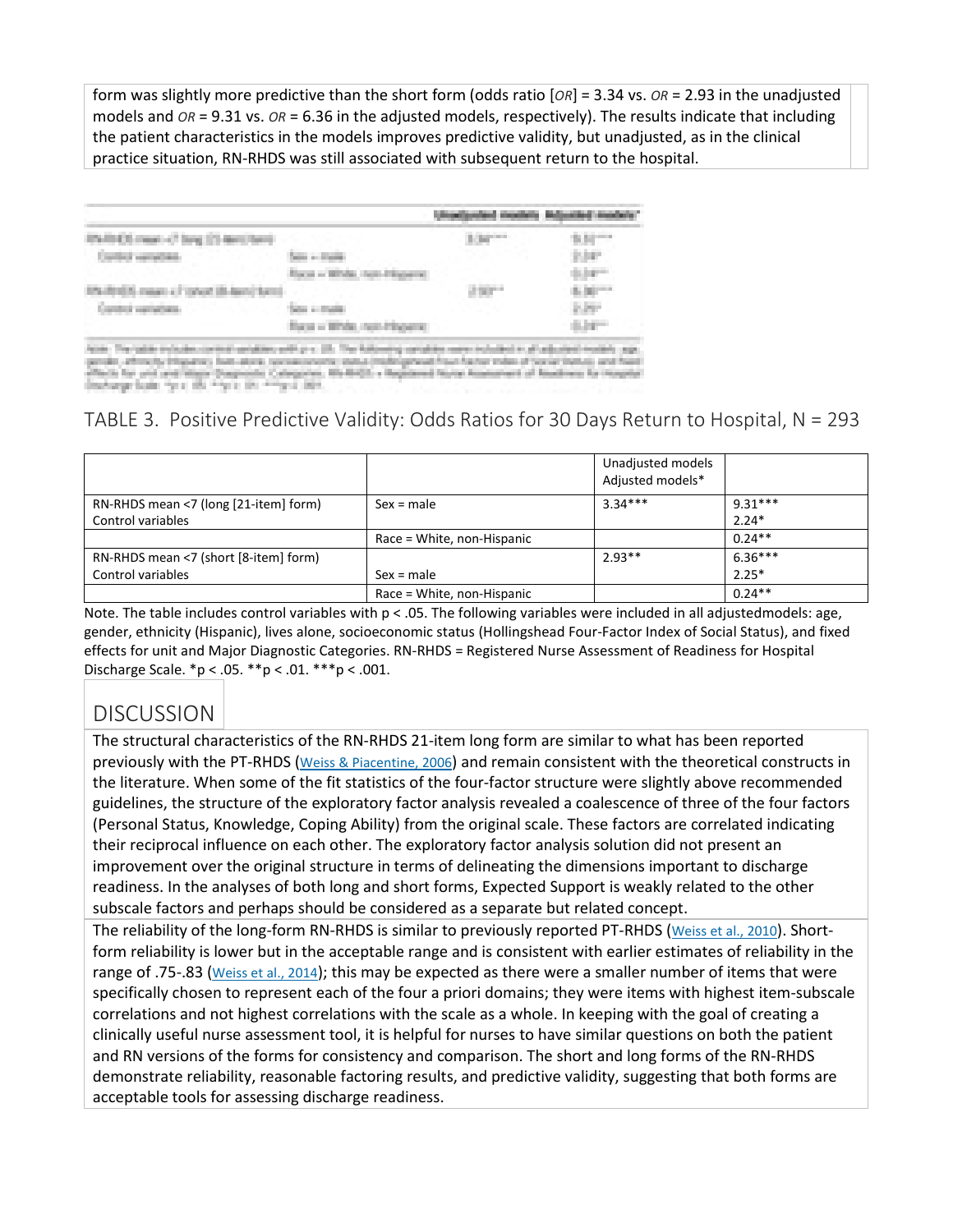The results of this study demonstrate the value of nurse assessment in predicting postdischarge utilization. Discharge readiness is an outcome metric of hospital discharge process and a predictor of return to the hospital in the form of a readmission or ED visit. The results highlight the ability of nurses to anticipate patients at high risk for return to the hospital for readmission or ED visits who may need additional transitional care interventions to prevent return to hospital. The RN-RHDS was developed in response to clinical nurses' requests to provide a discharge assessment for their patients going home. Nurses felt that they were in the best position to know which patients were likely to be readmitted. Nurses are responsible for discharge preparation and may assess discharge readiness informally, but there has been no requisite or tool for formal assessment of discharge readiness on the day of discharge. The availability of a reliable and valid tool may promote standardized assessment of readiness for discharge, which could be incorporated into electronic health records.

In this sample, correlations between nurse and patient assessments of discharge readiness are very low (less than *r* = .15). When we use a cutoff score for low readiness of less than 7, established in a prior study [\(Weiss et](http://0-ovidsp.dc2.ovid.com.libus.csd.mu.edu/sp-4.02.1a/ovidweb.cgi?&S=FJHIFPLBKHEBDHHCIPCKEFEHFFGPAA00&Link+Set=S.sh.22.23.28.32%7c6%7csl_10&Counter5=TOC_article%7c00006199-201807000-00006%7cyrovft%7covftdb%7cyrovftt#110)  [al., 2014\)](http://0-ovidsp.dc2.ovid.com.libus.csd.mu.edu/sp-4.02.1a/ovidweb.cgi?&S=FJHIFPLBKHEBDHHCIPCKEFEHFFGPAA00&Link+Set=S.sh.22.23.28.32%7c6%7csl_10&Counter5=TOC_article%7c00006199-201807000-00006%7cyrovft%7covftdb%7cyrovftt#110), concordance on readiness is high at 80% but agreement on low readiness is low, indicating that either the nurse or patient, but not both, recorded a low readiness score. Previous research has shown a persistent lack of agreement between RN and patient scores [\(Weiss et al., 2011,](http://0-ovidsp.dc2.ovid.com.libus.csd.mu.edu/sp-4.02.1a/ovidweb.cgi?&S=FJHIFPLBKHEBDHHCIPCKEFEHFFGPAA00&Link+Set=S.sh.22.23.28.32%7c6%7csl_10&Counter5=TOC_article%7c00006199-201807000-00006%7cyrovft%7covftdb%7cyrovftt#116) [2014\)](http://0-ovidsp.dc2.ovid.com.libus.csd.mu.edu/sp-4.02.1a/ovidweb.cgi?&S=FJHIFPLBKHEBDHHCIPCKEFEHFFGPAA00&Link+Set=S.sh.22.23.28.32%7c6%7csl_10&Counter5=TOC_article%7c00006199-201807000-00006%7cyrovft%7covftdb%7cyrovftt#110). Explanations for this discrepancy may be a lack of communication between the nurse and patient or lack of awareness about the factors assessed in the tool. For example, nurses may be less aware of available support at home than patients themselves. In addition, nurses assess patients' discharge readiness relative to their experiences with previous patients; patients relate to their own unique perspective of needs after discharge. Another possible explanation is likely a result of nursing experience; having observed many similar patients, nurses may recognize implicit factors that patients do not that may contribute to return to hospital.

The long- and short-form RN-RHDS have different utilities for use in clinical practice. The RN-RHDS/SF is a screening tool that uses two items from each of the four subscales (Personal Status, Knowledge, Coping Ability, Expected Support) to evaluate discharge readiness. The RN-RHDS long form offers the opportunity for a more complete assessment if indicated by low readiness scores on the short form. In both forms, low readiness scores are associated with substantially higher postdischarge return to hospital rates (three to nine times). The scales can potentially be used as one method for evaluating return to the hospital risk. Although there are several readmission risk identification scoring tools, these current risk assessment models are based on retrospective large data set analyses incorporating diagnostic, clinical condition, and demographic factors, but rarely indicators of overall health and function, severity of illness, or social determinants of health [\(Kansagara et al., 2011\)](http://0-ovidsp.dc2.ovid.com.libus.csd.mu.edu/sp-4.02.1a/ovidweb.cgi?&S=FJHIFPLBKHEBDHHCIPCKEFEHFFGPAA00&Link+Set=S.sh.22.23.28.32%7c6%7csl_10&Counter5=TOC_article%7c00006199-201807000-00006%7cyrovft%7covftdb%7cyrovftt#98). Primary data collection at or near discharge is largely absent in risk assessment tools; in particular, these tools do not include direct assessments of patient condition and functional status at discharge, knowledge of self-care and perceived abilities, and the level of expected support. These factors are assessed in the RN-RHDS.

The value of the RN-RHDS tools may lie in augmenting existing readmission risk determination models by shifting to prospective assessment for identifying patients for unplanned return to hospital. Future studies are needed to evaluate the prospective use of the RN-RHDS in conjunction with typical risk identification by diagnosis and demographics characteristics associated with readmission. Knowing which patients are likely to return to hospital is of vital interest for hospitals as they work fine-tune efforts to identify patients at high risk for readmissions for which the hospital is no longer reimbursed.

In clinical practice, the RN-RHDS offers the discharging nurse a tool for screening patients for low readiness in anticipation of the discharge. This end-of-hospitalization screening could identify patients before discharge who need supplemental efforts to prepare for discharge and/or additional postdischarge transitional care services to mitigate the risks associated with low readiness. Implementation of the RN-RHDS as a standard nursing practice prior to discharge would offer a systematic approach to triggering initiation of targeted nurse actions in response to low-discharge readiness assessments focused on improving the transition to home and reducing the risk of postdischarge problems that lead to return to the hospital.

Strengths of the study include that the sample was derived from multiple nursing units in multiple hospitals and represented a broad range of adult medical-surgical patients discharged from hospitals. The tools are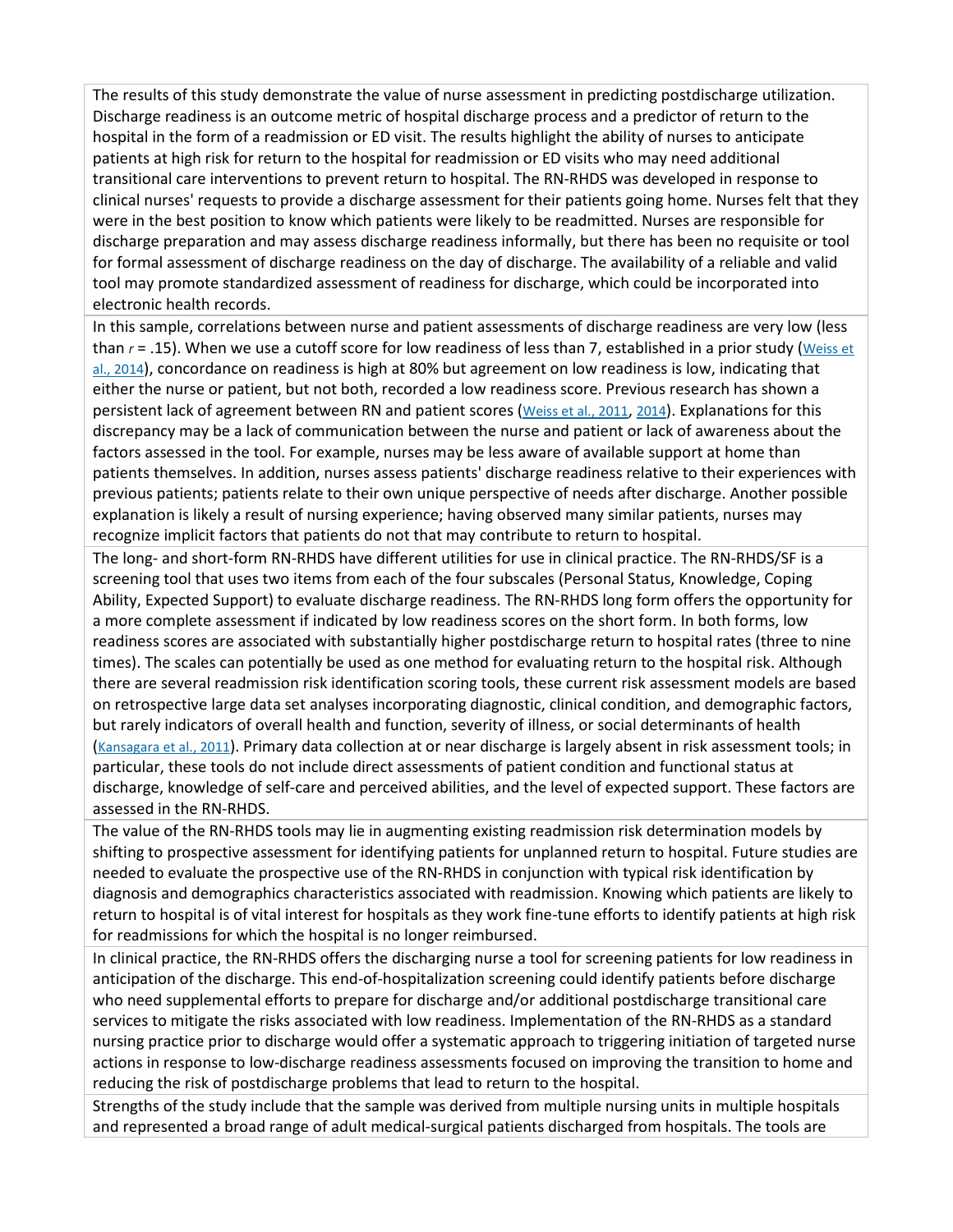applicable broadly as an outcome measure of discharge preparation [\(Weiss et al., 2015\)](http://0-ovidsp.dc2.ovid.com.libus.csd.mu.edu/sp-4.02.1a/ovidweb.cgi?&S=FJHIFPLBKHEBDHHCIPCKEFEHFFGPAA00&Link+Set=S.sh.22.23.28.32%7c6%7csl_10&Counter5=TOC_article%7c00006199-201807000-00006%7cyrovft%7covftdb%7cyrovftt#109) and prospective identification of risk for readmission. A limitation of the study includes capture of return to hospital only to the four study hospitals involved, not to other hospitals outside of the healthcare system. Measuring same hospital occurrences can miss up to 20% of readmissions, thereby underestimating the actual number of readmissions [\(Nasir et al., 2010\)](http://0-ovidsp.dc2.ovid.com.libus.csd.mu.edu/sp-4.02.1a/ovidweb.cgi?&S=FJHIFPLBKHEBDHHCIPCKEFEHFFGPAA00&Link+Set=S.sh.22.23.28.32%7c6%7csl_10&Counter5=TOC_article%7c00006199-201807000-00006%7cyrovft%7covftdb%7cyrovftt#104). All-cause readmissions were counted; data were not available in the study data sets to exclude planned readmissions. We did not collect data about discharge preparation or readmission reduction programs on study units. We accounted for any differences between units by using unit fixed effects in regression models for predictive validity. The sample included 316 unique discharge events. A single nurse may be included several times in the database discharging several patients. We addressed this by including clustering for nurses in the analysis. There was no reliable method to measure nurse expertise, which may have affected the assessments. Another limitation was that the sample only included adult medical-surgical patients. Results for specific groups of adult patients, such as oncology or other diagnosisspecific categories, may produce different results. The data in the two study samples were collected 6 and 10 years ago. Recognizing that the complexity of healthcare has increased and many hospitals have implemented discharge process improvement initiatives, the relevance of the nurse and patient measures could have changed. Research conducted with the instruments in the intervening period continues to support the relevance and utility. Although the data are dated, the data set used represents the only data available to date with matched patient and nurse readiness assessments in short and long forms needed for parts of the psychometric analysis.

## Conclusion

The RN-RHDS in long and short forms are reliable. The long-form RN-RHDS has a similar factor structure to the patient version of the RHDS. Both forms demonstrate predictive validity for return to hospital (readmissions and ED visits within 30 days of discharge). The study demonstrates the value of nurse assessments of discharge readiness in contributing to efforts to improve the transition to home and decrease unplanned return to hospital. If assessment of discharge readiness becomes a standard nursing practice, nurses will be able to more effectively evaluate their valuable contribution in preparing the patient for discharge to improve postdischarge outcomes.

## REFERENCES

| Agency for Healthcare Research and Quality. (2017). CAHPS adult hospital survey. Retrieved        |  |
|---------------------------------------------------------------------------------------------------|--|
| fromhttps://www.ahrq.gov/cahps/surveys-guidance/hospital/about/adult hp survey.html[Context Link] |  |

Arbuckle J. L., & Wothke W. (1999). *AMOS 4.0 user's guide*. Chicago, IL: Small Waters Corp. [\[Context Link\]](http://0-ovidsp.dc2.ovid.com.libus.csd.mu.edu/sp-4.02.1a/ovidweb.cgi?&S=FJHIFPLBKHEBDHHCIPCKEFEHFFGPAA00&Link+Set=S.sh.22.23.28.32%7c6%7csl_10&Counter5=TOC_article%7c00006199-201807000-00006%7cyrovft%7covftdb%7cyrovftt#65)

- Centers for Medicare and Medicaid Services. (2017). *FY 2017 final rule and correction notice tables*. Retrieved fro[mhttps://www.cms.gov/Medicare/Medicare-Fee-for-Service-Payment/AcuteInpatientPPS/FY2017-IPPS-Final-Rule-](https://www.cms.gov/Medicare/Medicare-Fee-for-Service-Payment/AcuteInpatientPPS/FY2017-IPPS-Final-Rule-Home-Page-Items/FY2017-IPPS-Final-Rule-Tables.html)[Home-Page-Items/FY2017-IPPS-Final-Rule-Tables.html](https://www.cms.gov/Medicare/Medicare-Fee-for-Service-Payment/AcuteInpatientPPS/FY2017-IPPS-Final-Rule-Home-Page-Items/FY2017-IPPS-Final-Rule-Tables.html)[\[Context Link\]](http://0-ovidsp.dc2.ovid.com.libus.csd.mu.edu/sp-4.02.1a/ovidweb.cgi?&S=FJHIFPLBKHEBDHHCIPCKEFEHFFGPAA00&Link+Set=S.sh.22.23.28.32%7c6%7csl_10&Counter5=TOC_article%7c00006199-201807000-00006%7cyrovft%7covftdb%7cyrovftt#54)
- Comrey A. L., & Lee H. B. (1992). Interpretation and application of factor analytic results. In Comrey A. L., Lee H. B. (Eds.), *A first course in factor analysis* (2nd ed. pp. 240-262). Hillsdale, NJ: Lawrence Erlbaum. [\[Context](http://0-ovidsp.dc2.ovid.com.libus.csd.mu.edu/sp-4.02.1a/ovidweb.cgi?&S=FJHIFPLBKHEBDHHCIPCKEFEHFFGPAA00&Link+Set=S.sh.22.23.28.32%7c6%7csl_10&Counter5=TOC_article%7c00006199-201807000-00006%7cyrovft%7covftdb%7cyrovftt#42)  [Link\]](http://0-ovidsp.dc2.ovid.com.libus.csd.mu.edu/sp-4.02.1a/ovidweb.cgi?&S=FJHIFPLBKHEBDHHCIPCKEFEHFFGPAA00&Link+Set=S.sh.22.23.28.32%7c6%7csl_10&Counter5=TOC_article%7c00006199-201807000-00006%7cyrovft%7covftdb%7cyrovftt#42)

Donabedian A. (1966). Evaluating the quality of medical care. *Milbank Memorial Fund Quarterly*, 44, 166-206. doi:10.2307/3348969 [Find it @ MU](http://0-ovidsp.dc2.ovid.com.libus.csd.mu.edu/sp-4.02.1a/ovidweb.cgi?Link+Set+Ref=00006199-201807000-00006|00005862_1966_44_166_donabedian_evaluating_%7c00006199-201807000-00006%23xpointer%28id%28R5-6%29%29%7c11415124%7chttp%3a%2f%2facs.dc2.ovid.com%2facs%2f.00328f2c88604c898b5471e614ee148a40c23766aeffa03816874fbcd6315b2e13e1d3fec174a471f57287590f74513f278f8bafb37a8264de.gif%7covftdb%7c&P=95&S=FJHIFPLBKHEBDHHCIPCKEFEHFFGPAA00&WebLinkReturn=Full+Text%3dL%7cS.sh.22.23.28.32.38%7c0%7c00006199-201807000-00006) [\[Context Link\]](http://0-ovidsp.dc2.ovid.com.libus.csd.mu.edu/sp-4.02.1a/ovidweb.cgi?&S=FJHIFPLBKHEBDHHCIPCKEFEHFFGPAA00&Link+Set=S.sh.22.23.28.32%7c6%7csl_10&Counter5=TOC_article%7c00006199-201807000-00006%7cyrovft%7covftdb%7cyrovftt#32)

- Hollingshead A. (1975). *Four-factor index of social status*, Unpublished manuscript, Yale University, New Haven, CT. [\[Context Link\]](http://0-ovidsp.dc2.ovid.com.libus.csd.mu.edu/sp-4.02.1a/ovidweb.cgi?&S=FJHIFPLBKHEBDHHCIPCKEFEHFFGPAA00&Link+Set=S.sh.22.23.28.32%7c6%7csl_10&Counter5=TOC_article%7c00006199-201807000-00006%7cyrovft%7covftdb%7cyrovftt#54)
- Hu L. T., & Bentler P. M. (1999). Cutoff criteria for fit indexes in covariance structure analysis: Conventional criteria versus new alternatives. *Structural Equation Modeling: A Multidisciplinary Journal*, 6, 1-55. doi:10.1080/10705519909540118 [\[Context Link\]](http://0-ovidsp.dc2.ovid.com.libus.csd.mu.edu/sp-4.02.1a/ovidweb.cgi?&S=FJHIFPLBKHEBDHHCIPCKEFEHFFGPAA00&Link+Set=S.sh.22.23.28.32%7c6%7csl_10&Counter5=TOC_article%7c00006199-201807000-00006%7cyrovft%7covftdb%7cyrovftt#65)

Kansagara D., Englander H., Salanitro A., Kagen D., Theobald C., Freeman M., & Kripalani S. (2011). Risk prediction models for hospital readmission: A systematic review. *JAMA*, 306, 1688-1698. doi:10.1001/jama.2011.1515 [Find it @ MU](http://0-ovidsp.dc2.ovid.com.libus.csd.mu.edu/sp-4.02.1a/ovidweb.cgi?Link+Set+Ref=00006199-201807000-00006|00005407_2011_306_1688_kansagara_readmission_%7c00006199-201807000-00006%23xpointer%28id%28R8-6%29%29%7c11415124%7chttp%3a%2f%2facs.dc2.ovid.com%2facs%2f.00328f2c88604c898b5471e614ee148a40c23766aeffa03816874fbcd6315b2e13e1d3fec174a471f57287590f74513f278f8bafb37a8264de.gif%7covftdb%7c00005407-201110190-00030&P=98&S=FJHIFPLBKHEBDHHCIPCKEFEHFFGPAA00&WebLinkReturn=Full+Text%3dL%7cS.sh.22.23.28.32.38%7c0%7c00006199-201807000-00006) [Bibliographic Links](http://0-ovidsp.dc2.ovid.com.libus.csd.mu.edu/sp-4.02.1a/ovidweb.cgi?Link+Set+Ref=00006199-201807000-00006|00005407_2011_306_1688_kansagara_readmission_%7c00006199-201807000-00006%23xpointer%28id%28R8-6%29%29%7c60%7c%7covftdb%7c00005407-201110190-00030&P=98&S=FJHIFPLBKHEBDHHCIPCKEFEHFFGPAA00&WebLinkReturn=Full+Text%3dL%7cS.sh.22.23.28.32.38%7c0%7c00006199-201807000-00006) [\[Context Link\]](http://0-ovidsp.dc2.ovid.com.libus.csd.mu.edu/sp-4.02.1a/ovidweb.cgi?&S=FJHIFPLBKHEBDHHCIPCKEFEHFFGPAA00&Link+Set=S.sh.22.23.28.32%7c6%7csl_10&Counter5=TOC_article%7c00006199-201807000-00006%7cyrovft%7covftdb%7cyrovftt#26)